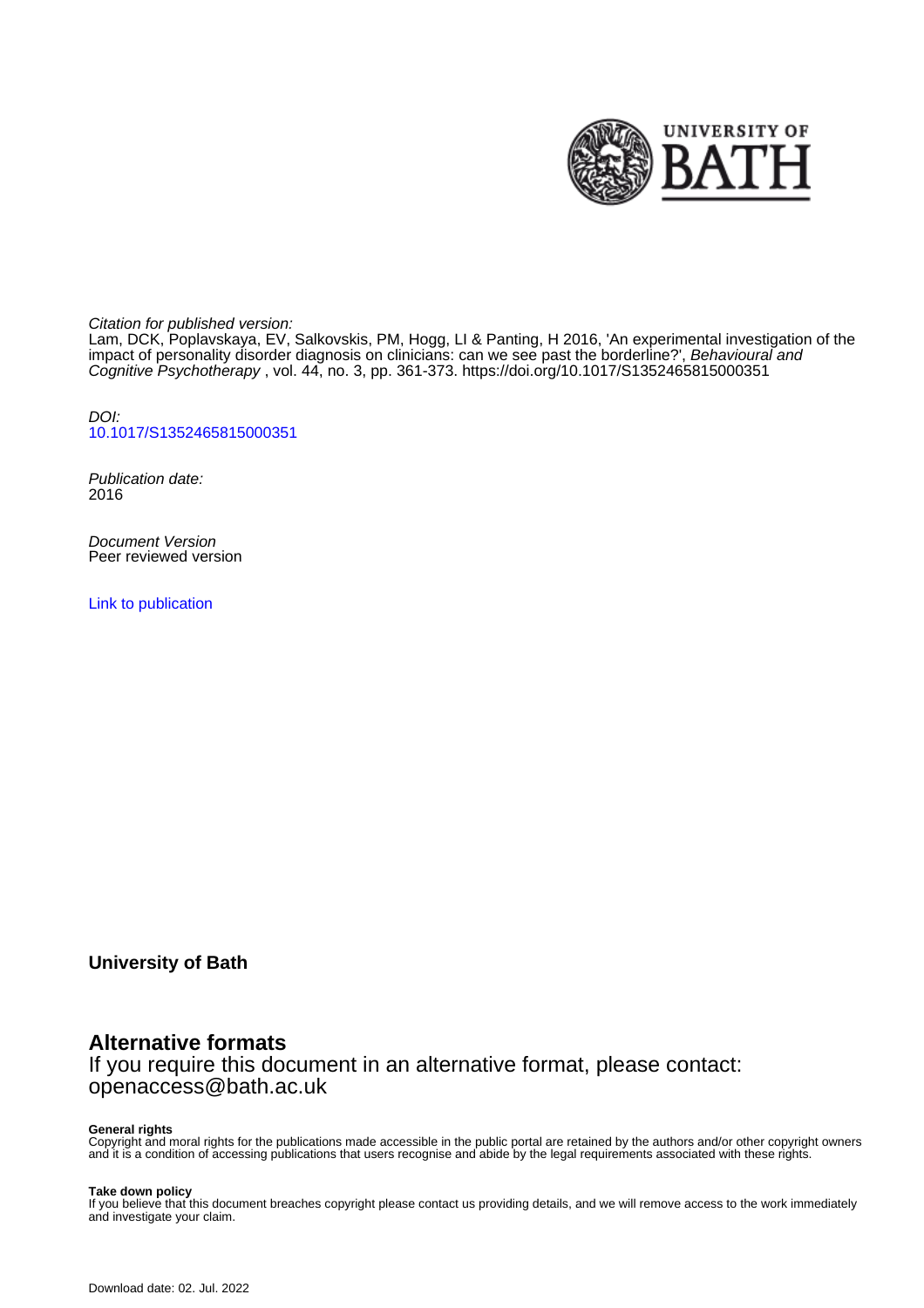# **An experimental investigation of the impact of personality disorder diagnosis on clinicians: can we see past the borderline?**

Danny C.K. Lam<sup>1</sup> Elena V. Poplavskaya<sup>2</sup> Paul M. Salkovskis<sup>3</sup> Lorna I Hogg<sup>3</sup> Holly Panting<sup>3</sup>

<sup>1</sup>Kingston University & St George's Hospital Medical School.

<sup>2</sup>Institute of Psychiatry, King's College, London

<sup>3</sup>University of Bath

Running Head: Impact of personality disorder diagnosis on clinicians' judgements

\*Requests for reprints should be addressed to Lorna Hogg, Department of Psychology, University of Bath, Claverton Down, Bath, BA2 7AY (email:  $l.i.hogg@bath.ac.uk)$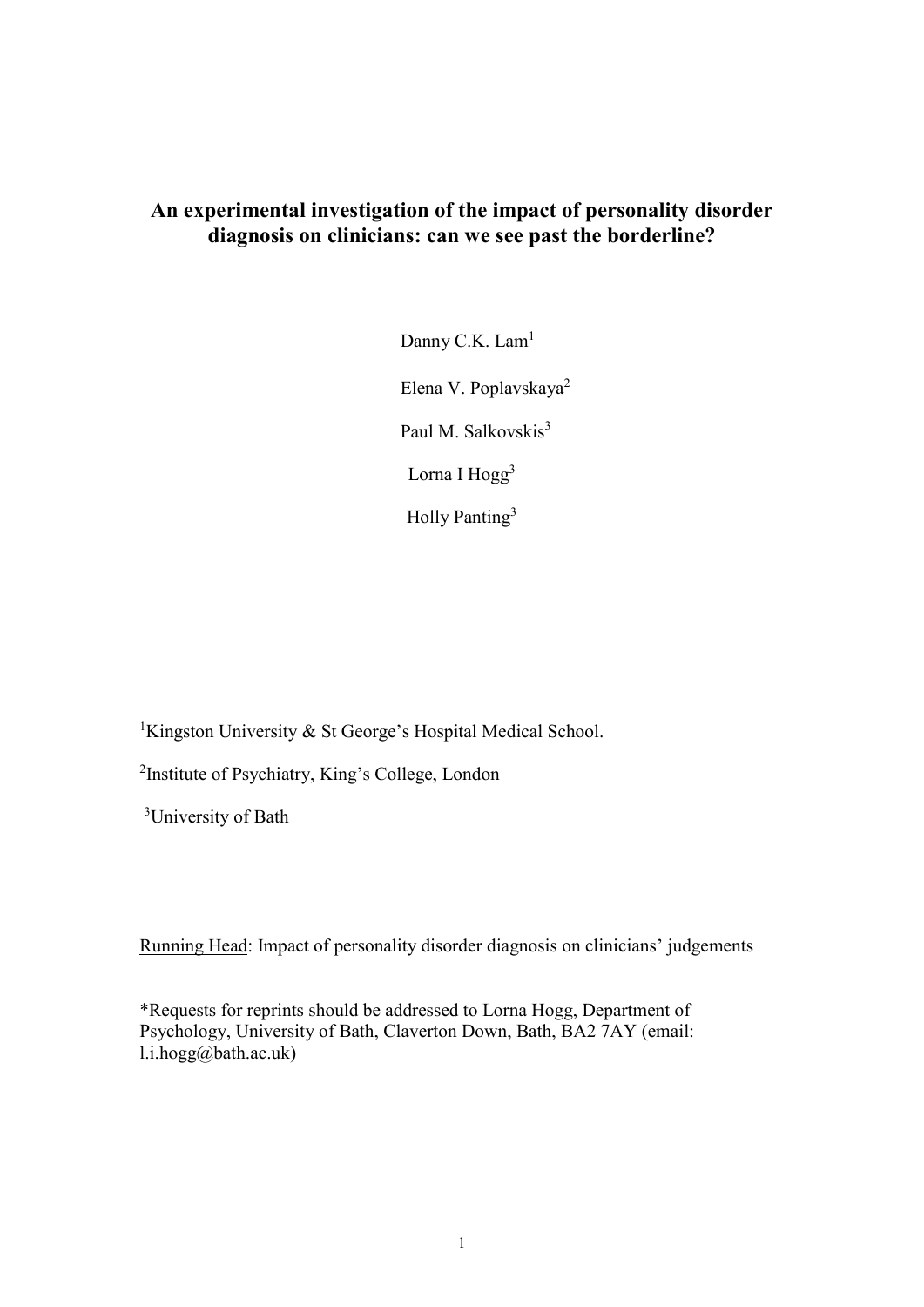**Background:** There is concern that diagnostic labels for psychiatric disorders may invoke damaging stigma, stereotypes and misunderstanding. **Aims:** This study investigated clinicians' reactions to diagnostic labelling by examining their positive and negative reactions to the label borderline personality disorder (BPD). **Method:** Mental health professionals (n=265) viewed a videotape of a patient suffering from panic disorder and agoraphobia undergoing assessment. Prior to viewing the videotape, participants were randomly allocated to one of three conditions and were given the following information about the patient: (a) general background information; (b) additional descriptive information about behaviour corresponding to BPD; and (c) additional descriptive information about behaviour corresponding to BPD, but explicitly adding BPD as a possible comorbid diagnostic label. All participants were then asked to note things they had seen in the videotape which made them feel optimistic and pessimistic about treatment outcome. **Results:** Participants in the group that were explicitly informed that the patient had a BPD diagnostic label reported significantly fewer reasons to be optimistic than the other two groups. **Conclusions:** Diagnostic labels may negatively impact on clinicians' judgments and perceptions of individuals and therefore clinicians should think carefully about whether, and how, they use diagnosis and efforts should be made to de-stigmatise diagnostic terms.

*Keywords:* borderline personality disorder, panic disorder, diagnosis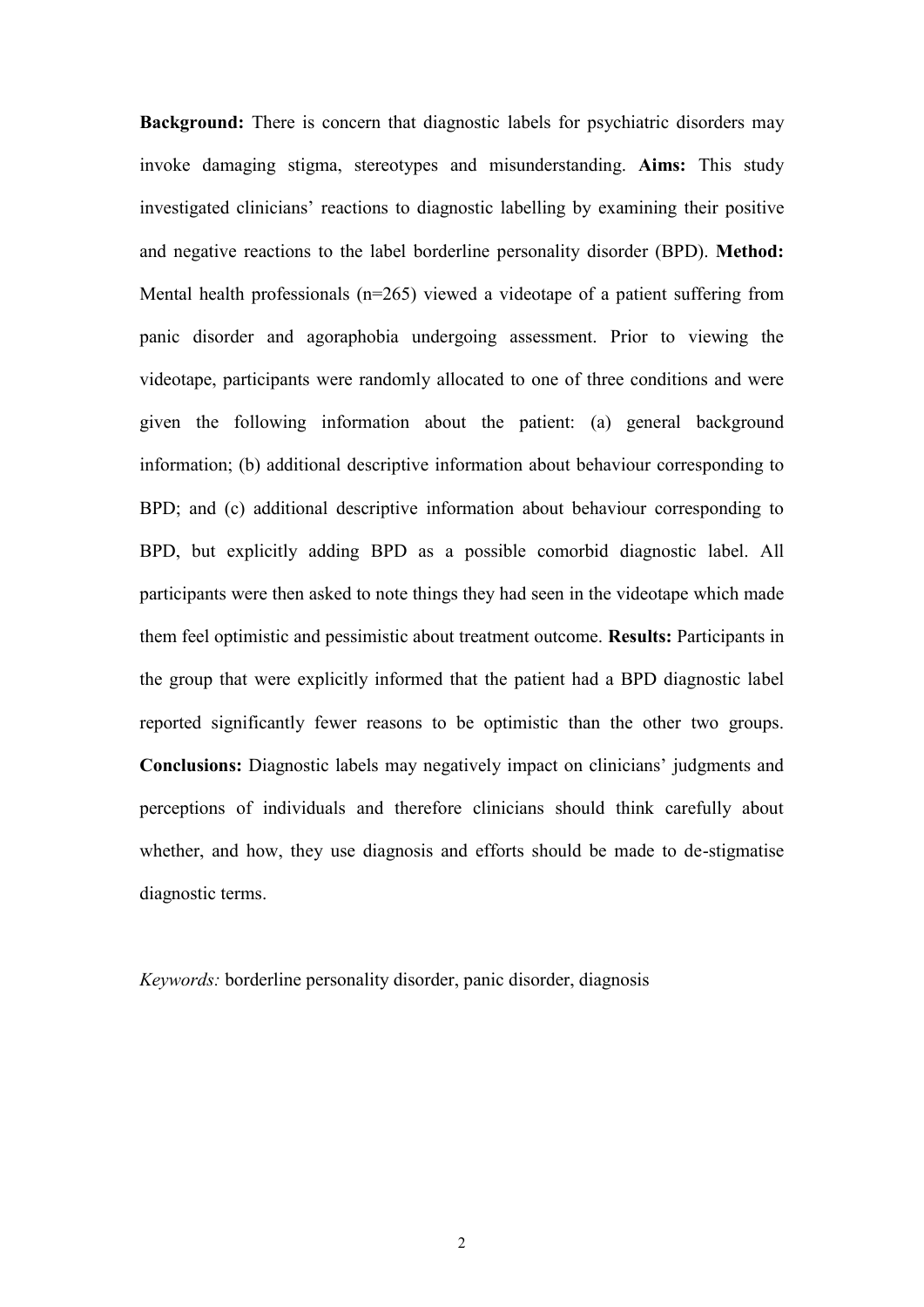#### **Introduction**

Clinicians use diagnostic labels to classify individuals for both treatment and research purposes. Diagnostic labels should allow clinicians to assume that all members of a group are generally homogenous and allow patient groups to be distinguished by a set of definable boundaries (APA, 2013). As such, diagnostic labels should represent an efficient way for clinicians to understand, and communicate with others (Frances, A., First, M., Pincus, H.A., Widiger, T. and Davis, [W., 1990\)](http://www.ncbi.nlm.nih.gov/pmc/articles/PMC2864081/#R12). They provide clinicians with a means of describing a patient's presentation of symptoms and may imply the expected course and prognosis (Garand, L., Lingler, J.H., Conner, K.O. and Dew, M.A., 2009). Furthermore, specific diagnostic labels may suggest specific interventions with the aim of treating the symptoms of the condition [\(Corrigan, 2007\)](http://www.ncbi.nlm.nih.gov/pmc/articles/PMC2864081/#R8). The importance of diagnosis in relation to care planning has taken on even greater significance recently in the United Kingdom with the implementation of the Health and Social Care Act 2012 in which patients are clustered according to diagnosis thus enabling them access to aligned care packages.

The introduction of diagnostic systems such as DSM-V (2013) and ICD-10 (2010) have undoubtedly allowed the adoption of operational definitions which have both benefited research and improved the reliability of routine psychiatric diagnosis. However, despite their clear benefits, it has been suggested that diagnostic labels can serve as cues that activate stigma, stereotypes and discrimination (Garand et al., 2009). It has long been understood that labelling can mislead as well as inform, and that labelling can and does lead to stigmatization and misunderstanding (Corrigan and Watson, 2002). In psychology, the history of labelling in learning disability ('idiot',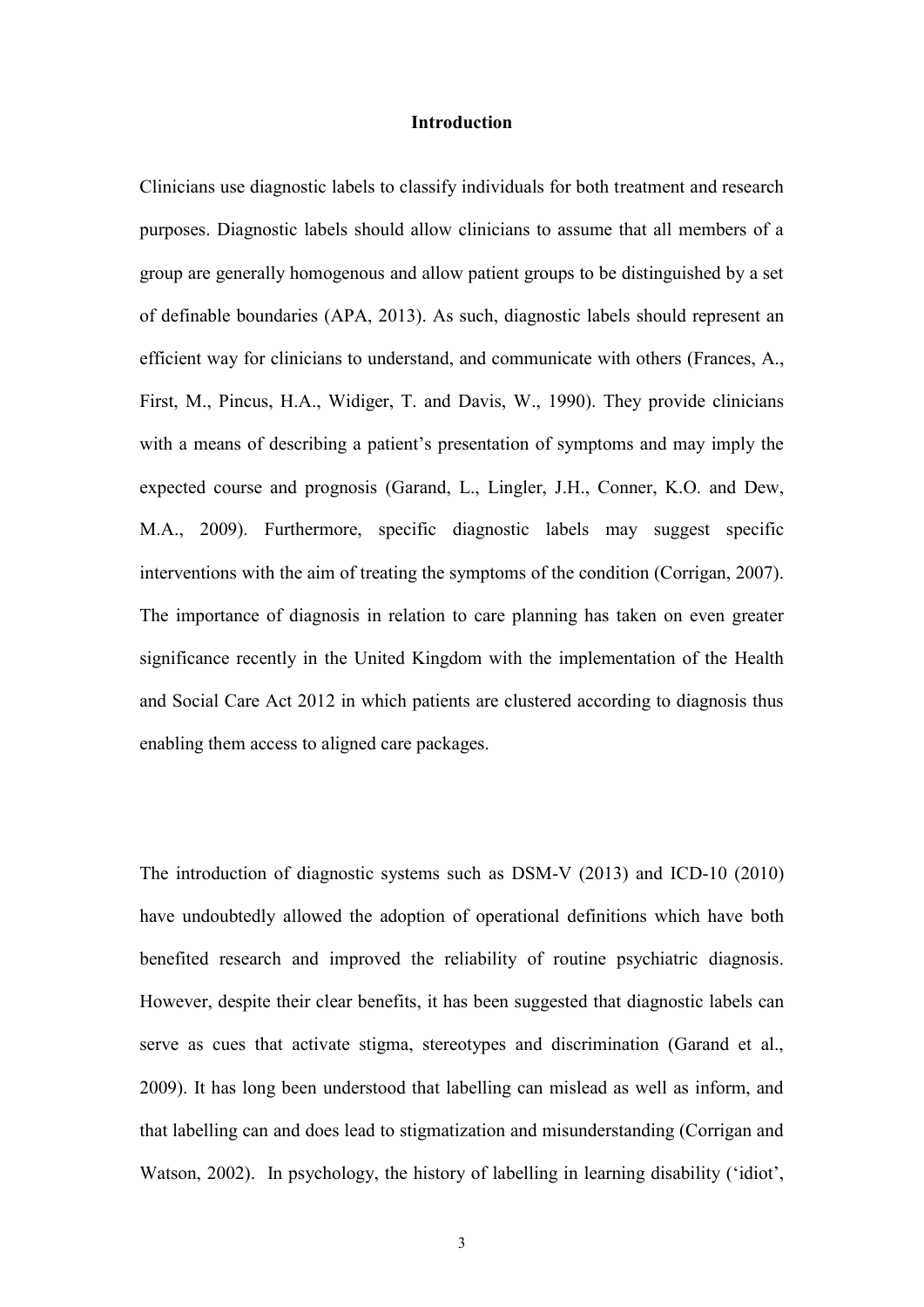'moron', 'mentally handicapped', 'mental subnormality') provides a particularly vivid example of such problems. Although mental illness stigma existed long before psychiatry, it has been argued that in many instances mental health professionals have not helped to reduce stereotyping or discriminatory practices, and there is a dearth of research in this area (Byrne, 2000).

The adoption of diagnostic criteria based on operational definitions (as in DSM III onwards; (APA, 1994)) was intended to diminish stigma. This was particularly welcome in personality disorder (axis II) as historically, personality disorder as a diagnosis tended to be attached to those patients the clinician disliked or considered odd or "different" to themselves. Realisation of this potential for abuse of diagnosis had tended to reduce the perceived value (and use) of personality disorder as a category, particularly in behaviour therapy and cognitive-behavioural therapy work. The adoption of "axis II" reversed this trend as clear and (relatively) reliable criteria were introduced. Sadly, however, the solution may well have become the problem, as "personality disorder" can be used by professionals as a label for those who fail to respond to psychological treatment and by the mass media and the public as a term denoting difficult to understand and possibly even dangerous. Labels which may initially have highly specific meanings can become over-inclusive in usage, carrying implications far beyond the usually rather limited evidence which led to their initial adoption. A striking example can sometimes be found in psychological reports for courts of law; a diagnosis of a particular personality disorder is followed by a statement along the lines of "persons with this disorder tend to show….." followed by an over-inclusive, textbook based, statement of the presumed extent and nature of that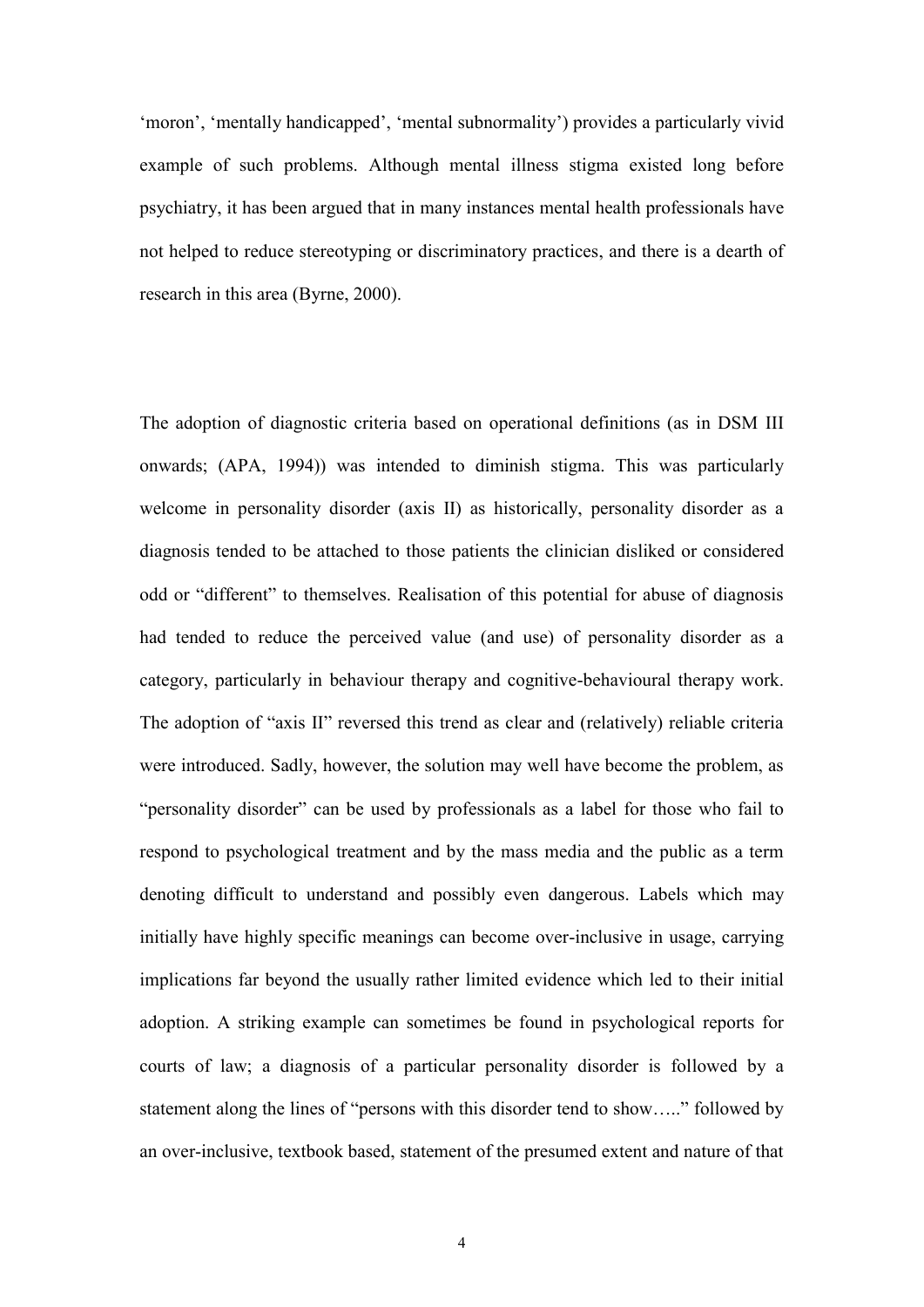particular diagnosis. This is an example of how a person who is thought to exhibit a specific pattern of behaviour inappropriately acquires further characteristics in the minds of others as a consequence of the diagnostic label. Similarly, the criteria for applying a label can become loose to the point of abuse, returning to the bad old days of "I don't like this patient so they must have a personality disorder", or labels such as "borderline tendencies".

Everyday use of diagnostic terms and labels by the general public and mass media tends to follow their use by professionals. Although the general population appears to have become more positive in it's outlook towards psychiatric disorders over the last few decades (Schomerus et al., 2012), evidence also demonstrates that stigmatizing attitudes have not diminished; in fact they have remained stable or even increased (Angermeyer, M.C., Holzinger, A. and Matschinger, H., 2009; Silton, N.R., Flannelly, K.J., Milstein, G. and Vaaler, M., 2011). In an attempt to reduce the burden of psychiatric illness on our society, researchers have attempted to better understand the factors that influence the development and maintenance of stigmatizing attitudes (Mukolo, A., Heflinger, C.A. and Wallston, K.[A., 2010;](http://www.sciencedirect.com/science/article/pii/S0165032712008488#bib33) Pescosolido, B.A., Martin, J.K., Lang, A. and Olafsdottir, [S., 2008\)](http://www.sciencedirect.com/science/article/pii/S0165032712008488#bib38). It has been argued that the difference between a normal and a stigmatized person is a question of perspective, not reality (Goffman, 1963). Stereotypes represent selective perceptions that place people in categories, exaggerating differences between groups ('them and us') in order to obscure differences within groups [\(Townsend, 1979\)](http://apt.rcpsych.org/content/6/1/65.full#ref-27). There is a growing body of evidence that supports the concept of stereotypes arising from psychiatric labels in mental illness [\(Townsend, 1979;](http://apt.rcpsych.org/content/6/1/65.full#ref-27) [Philo, 1996;](http://apt.rcpsych.org/content/6/1/65.full#ref-23) [Byrne, 1997\)](http://apt.rcpsych.org/content/6/1/65.full#ref-3). Psychiatric labels can evoke negative feelings of danger and unpredictability, which ultimately lead to more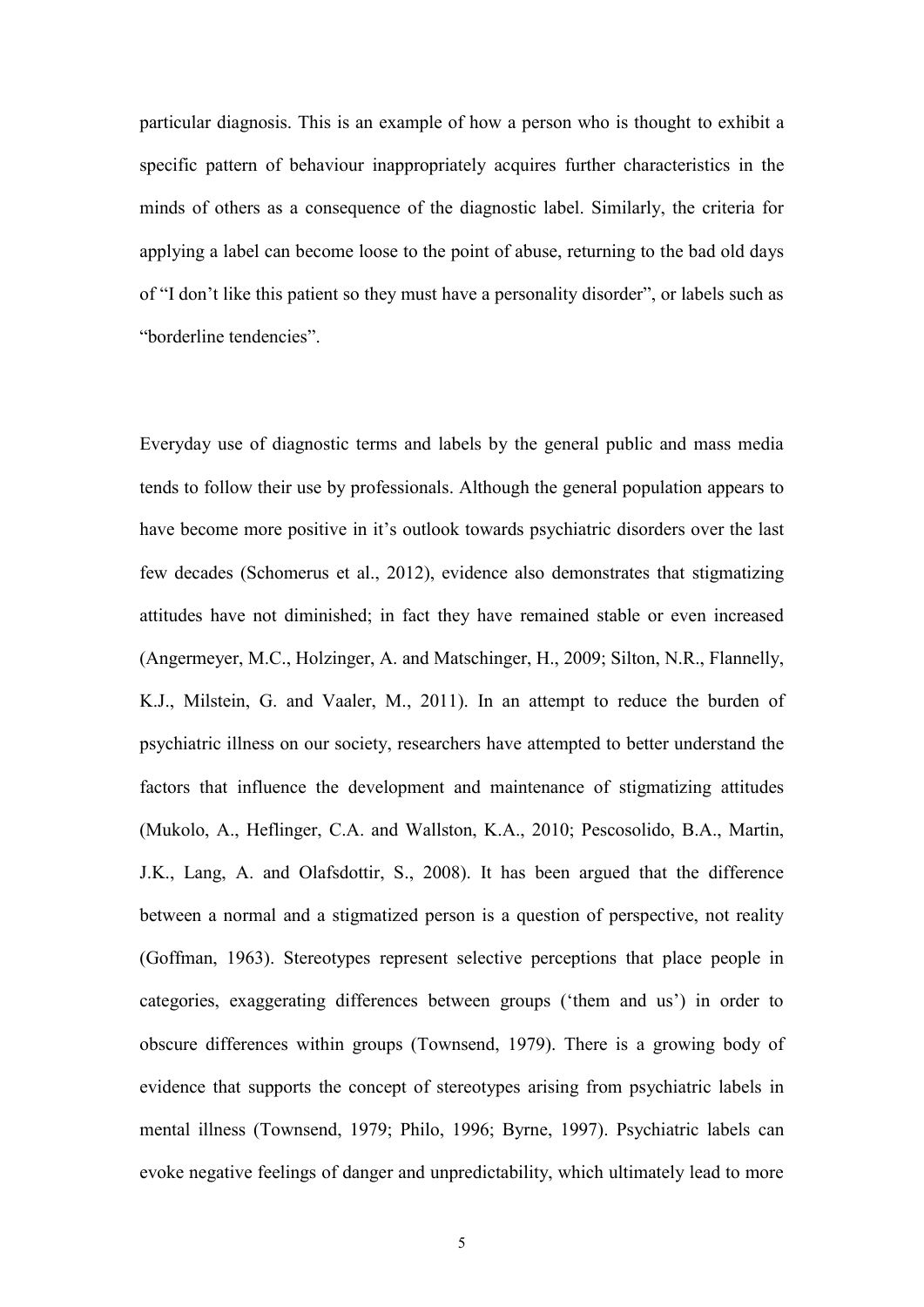stigma and increases in social distance (Martin, J.K., Pescosolido, B.A. and Tuch, S.A., 2000). For example, there is a stereotype of criminality or violence in the mentally ill, even though the vast majority of people who experience a psychiatric disorder are not dangerous. However, the mass media tends to perpetuate stigma, giving the public narrowly focused stories based around stereotypes.

Research on the stigma of mental health problems has found that people from around the world have negative attitudes towards people with such difficulties (Szeto, A.C.H., Dobson, K.S. & Luong, D., 2013). The use of psychiatric labels, or diagnosis, has been extensively researched and implicated in the process of stigmatising psychiatric disorders (Link and Phelen, 2001). Studies have also examined the impact of psychiatric labels from the perspective of a service user (Rose and Thornicroft, 2010). The impact of psychiatric labels on clinicians' perceptions of their patients has not in itself been the subject of much research, however, and remains controversial. Studies examining the attitudes of mental health professionals toward individuals with a diagnosis of personality disorder are most consistent with a continuing stigmarelated problem. For example, Glen (2005) states that mental health practitioners are uncomfortable about or reluctant to work with individuals diagnosed with personality disorder because they perceive them as dangerous and unresponsive to mental health services. Mental health professionals' attitudes towards people with personality disorder diagnoses are more negative and less optimistic about treatment than their attitudes towards people with diagnoses of depression and schizophrenia (Markham, 2003; Markham and Trower, 2003).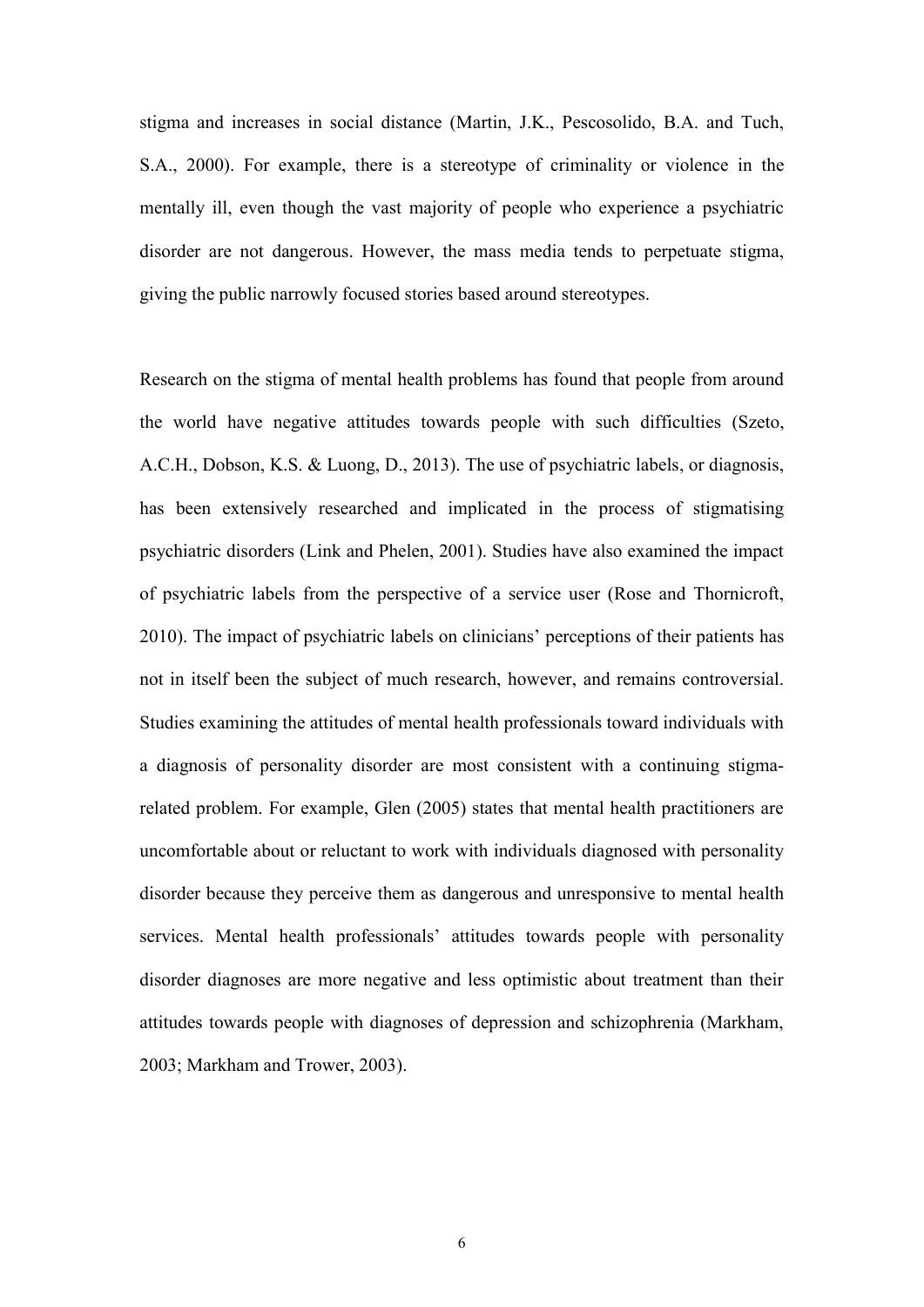However, Ruscio (2004) has comprehensively reviewed experimental studies on labelling, concluding that many of the most cited studies are so seriously flawed that it was not possible to conclude that any effects of labelling have been demonstrated. Ruscio (2004) points out that previous research that examines the effects of psychiatric labels have failed to differentiate the labels from the behaviours they supposedly reflect. Ruscio further suggests that studies which use behavioural descriptions have stronger and more consistent results, and that diagnostic labels may merely serve as imperfect ways of communicating behavioural information. Furthermore, Sansone and Sansone (2013) conducted a comprehensive literature review examining the perceptions and reactions of mental health clinicians toward patients with BPD. Sansone and Sansone (2013) found that for studies in the literature, sample sizes were generally small and the methodologies used were varied and flawed. The majority of the research studies examined by Sansone and Sansone (2013), however, do indicate negative perceptions of, and emotional responses towards, patients with BPD**.** The authors of this literature review interpret the findings as suggesting that mental health clinicians are more judgmental or prejudicial towards patients with BPD than they are towards patients with other types of mental health problems. Sansone and Sansone (2013) further go on to suggest that these findings simply reflect a very human reaction to the complex and pathological behaviors of patients with BPD.

In a closely related, previous experimental study (Lam, Salkovskis & Hogg, in preparation), it was found that clinicians' judgements about a patient with panic disorder seen on a videotape were adversely affected by an inappropriately suggested diagnostic label of co-morbid BPD. (Note that the presence or absence of BPD is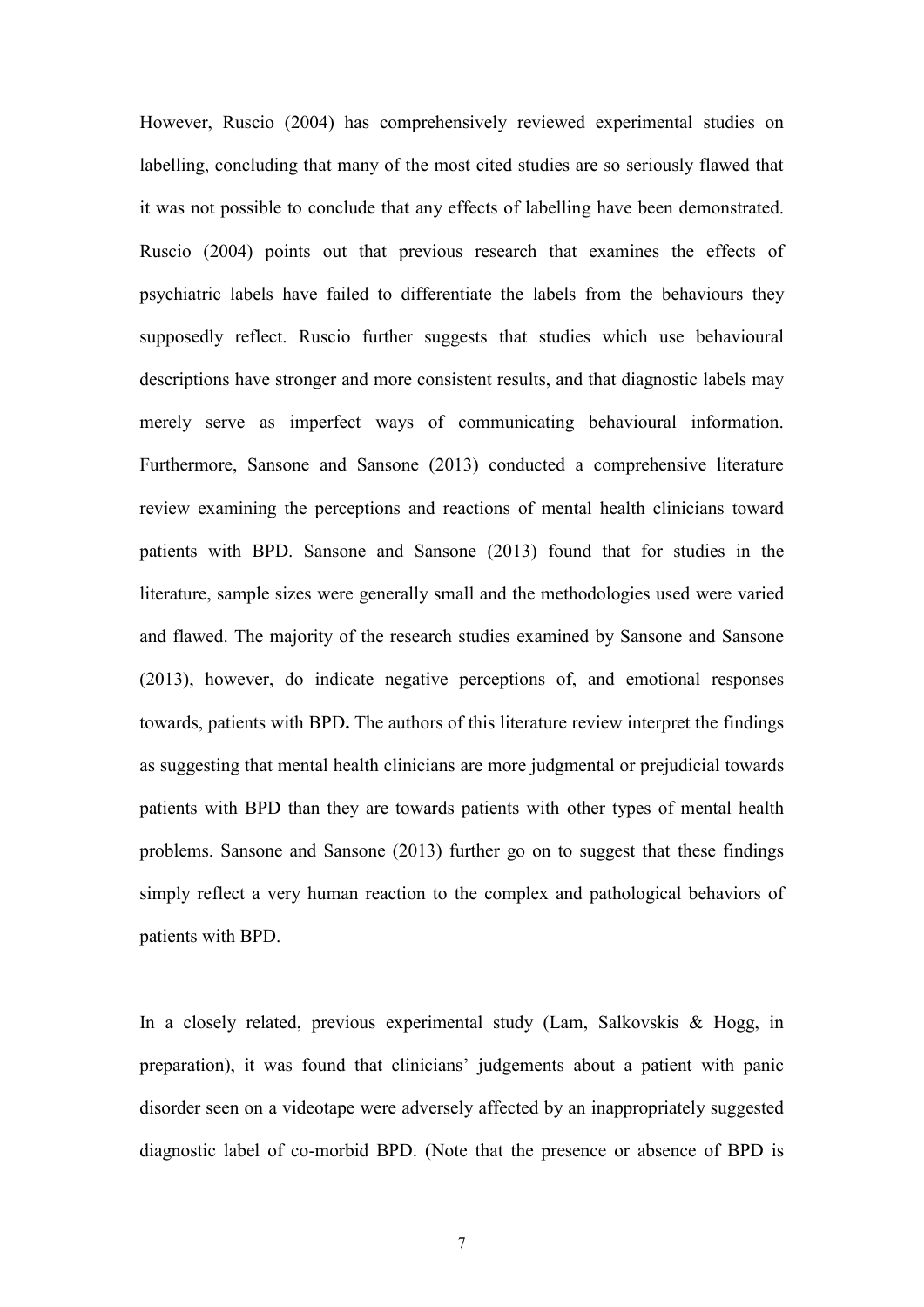probably unrelated to outcome in panic disorder in general (Massion, Dyck & Shea, 2002) and the outcome of CBT in particular (Arntz, 1999)). In the Lam, Salkovskis & Hogg study, the BPD label was associated with more negative ratings of the patient and their prognosis and likely course of treatment. The diagnostic label negatively influenced clinicians' judgements of the person's panic disorder significantly more than a behavioural description corresponding to the same diagnosis. Thus, when clinicians were told about the BPD diagnosis prior to watching the video, the patient was perceived as significantly less likely to comply with homework assignments and be less motivated to change. The BPD diagnosis was also associated with significantly lower clinician ratings of ease of establishing and maintaining a rapport with the patient and patient engagement in therapeutic sessions. It was also judged by clinicians in this condition that there was a higher probability of the patient missing some of their therapeutic sessions.

In order to further understand the likely mechanisms of the effects of psychiatric labelling on clinicians, the present study aims to examine clinicians' reactions to diagnostic labelling. The study will examine clinician's reactions to the label borderline personality disorder (BPD) in terms of positive and negative factors relating to the individual and their treatment outcome. The study aims to differentiate the effects of the psychiatric label from the behaviours that the label is thought to reflect in response to critiques of other research. By doing so, we aim to more effectively examine the effect of the label itself on the perception and judgement of clinicians. It is hypothesised that the diagnostic label will negatively affect clinician's perceptions and judgements of a patient being assessed for treatment of panic disorder.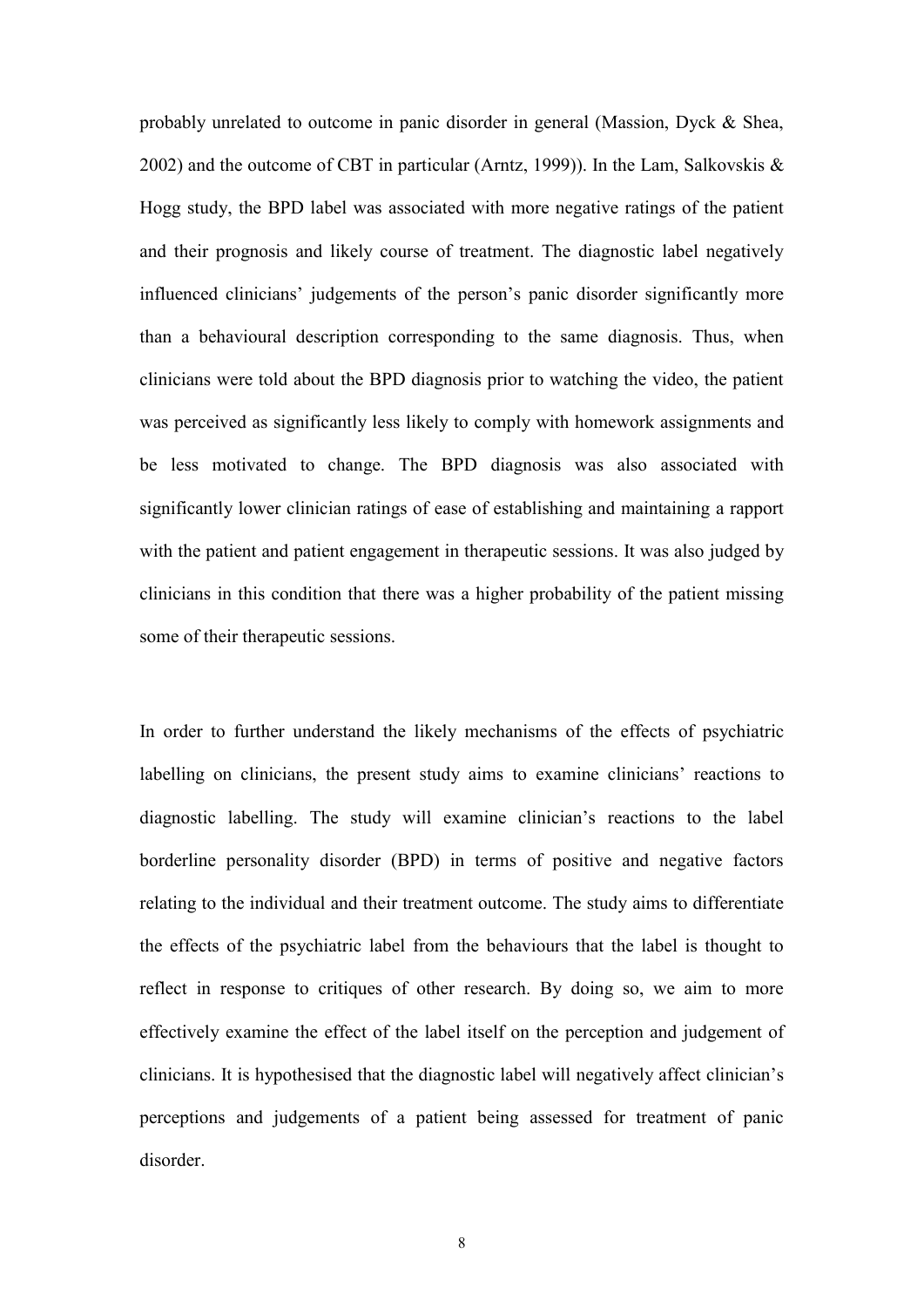## **Method**

#### *Design*

265 mental health professionals were randomly allocated to one of three background information experimental conditions. The control condition consisted of background clinical and family details of the patient. The "no label" condition was the same as that of the control, but with the addition of historical behavioural information that is consistent with borderline personality. The "label" condition was the same as that of the "no label" one, but with the addition of a historical diagnosis of borderline personality disorder (the information offered in this respect was incorrect as the patient had never had detectable axis II problems). Participants were asked to base their clinical judgements exclusively on the section of video that they watched. Note that all participants saw an identical tape, so any differences are likely to be due to the experimental manipulation.

#### *Participants*

Participants for this study were recruited through Community Mental Health Teams (CMHT) in London and South West areas, from an education establishment, and through a workshop provided for psychologists and psychiatrists. The sample comprised 30 psychiatrists, 69 psychologists (clinical and counselling), 55 social workers, 65 community psychiatric nurses, and 46 mental health students on their final year of BSc/Diploma programme.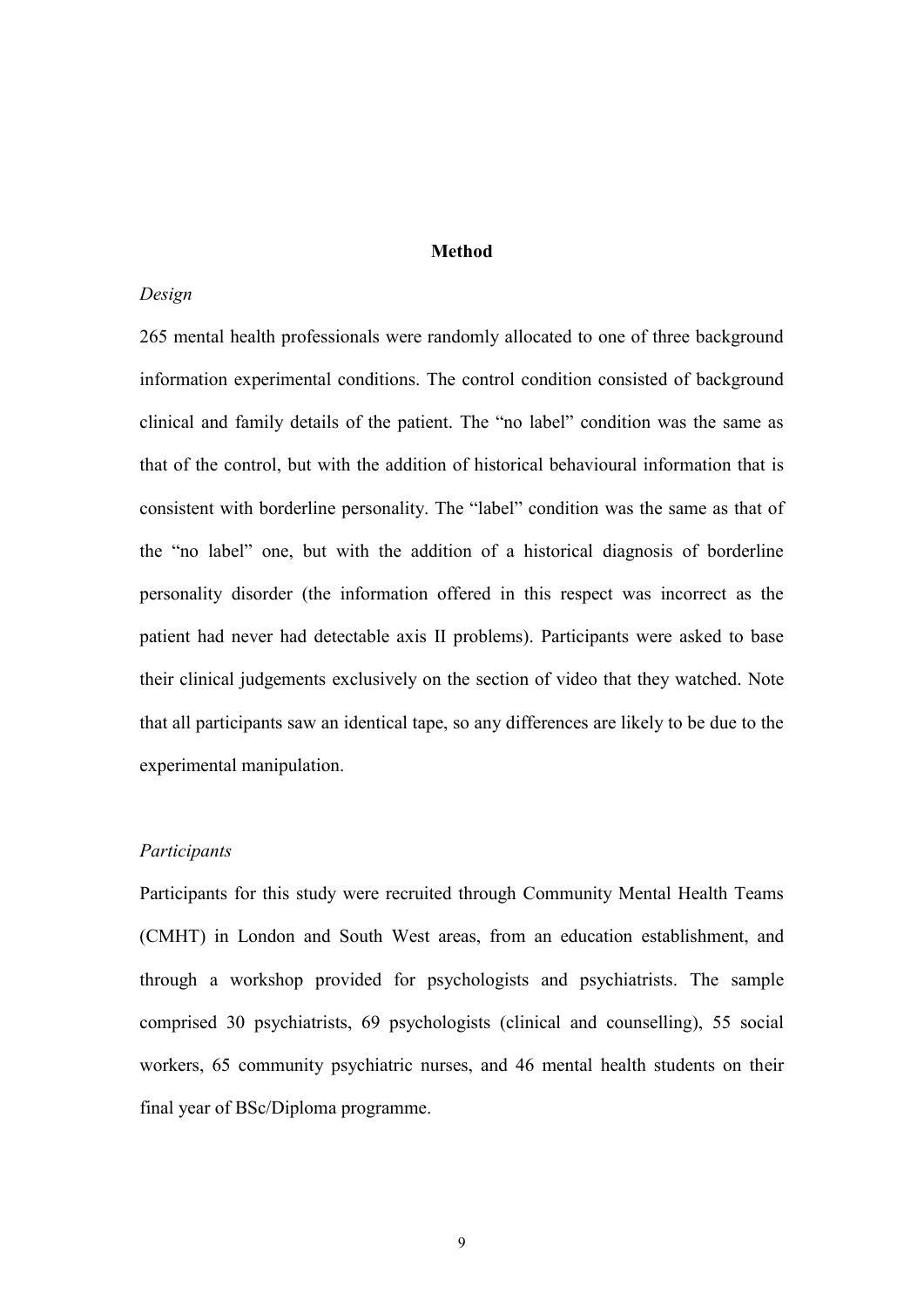Participant ages ranged from 20 to 60 (mean  $=$  38.8), 95 were male and 170 were female. Participants' professional qualifications were categorised into three groups: below degree, at degree level, and above degree level. Participants with over seven years of professional experience were classified as very experienced; over two and less than seven years were experienced; and less than two years were inexperienced.

#### *Procedure*

The aim of the study was briefly explained in a covering letter. The purpose was described as being to examine factors that influenced clinicians' assessment of a patient with panic disorder and their prediction of the outcome of treatments. Participants were randomly assigned to one of three experimental background information conditions for a patient in a video; randomisation was carried out on the basis of sampling without replacement, resulting in 86, 91 and 88 participants allocated to control, no label and label conditions respectively. Participants first read general instructions on the task then background information about the patient before watching the video and completing ratings concerning the patient's assessment and likely course of treatment. They were then asked to write down reasons for being "optimistic" and "pessimistic" about the patient in the video. The video was a 10.5 minute extract from the assessment of an actual patient with panic disorder with agoraphobia. The patient on the video in fact had no axis II pathology, and in the tape was highly responsive to questions about (a) the history of the development of her panic attacks, and (b) a recent panic attack. She is mildly emotional and anxious when touching on her feared consequences. It is clear from the video that she is cooperative and well motivated to work with the therapist. To check if the participants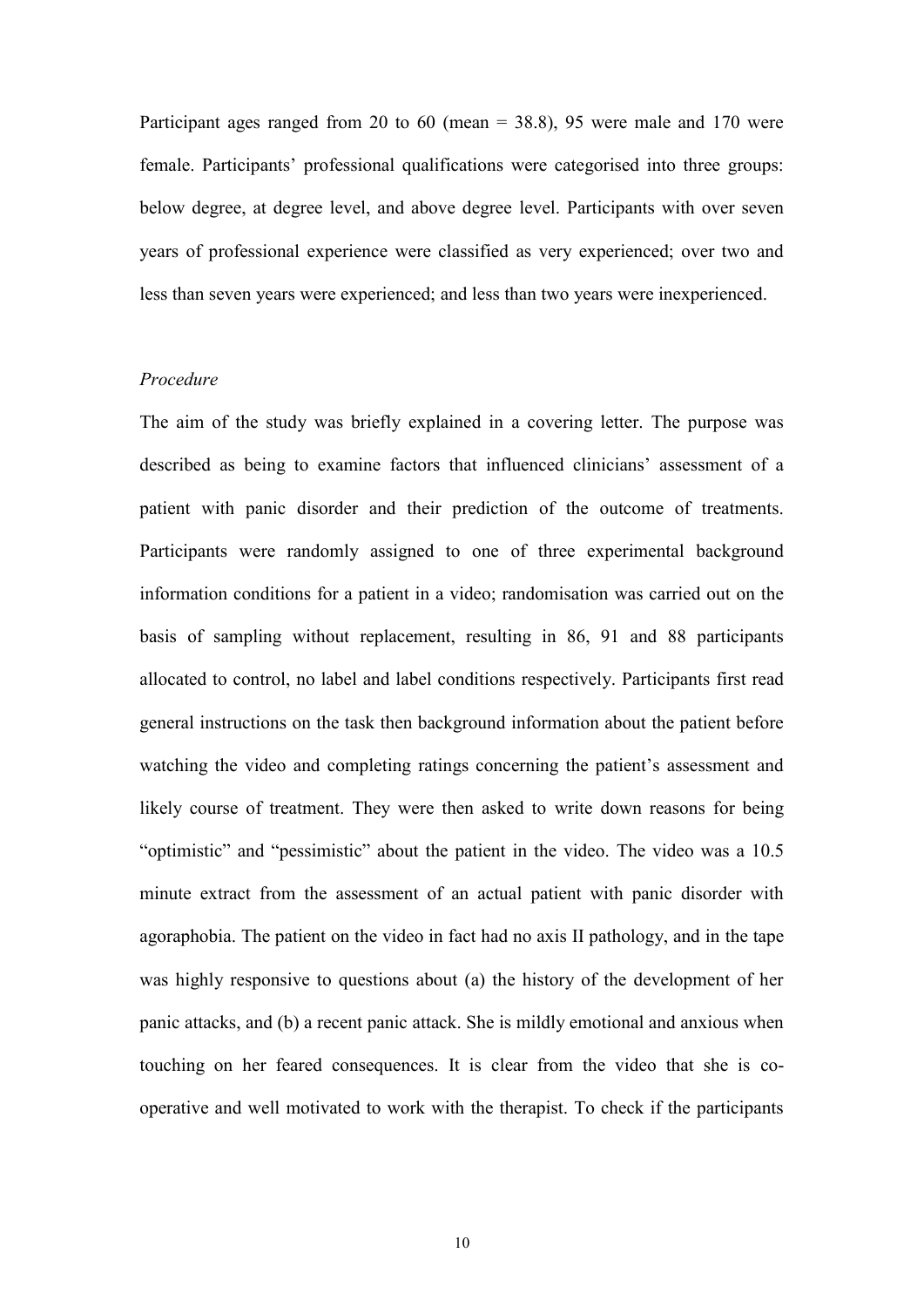had worked out the experimenters' intentions, they were asked at the end of the experimental session to state what they believed the main purposes of the study were.

#### *Experimental manipulation*

The experimental manipulation was embedded in the background information given prior to watching the video. Three types of background information were introduced in the written preamble to the video. In the control condition participants were provided with a brief and accurate description of the patient's experiences with panic attacks and agoraphobia and a brief narrative of her family background:

Susan, aged 37, is a divorced woman with a girl and a boy, aged ten and seven respectively. Both her children are living with her. Her ex-husband has since remarried but has been in regular contact with his children. He takes them on holiday once a year.

Since the divorce five years ago, Susan has been living with her two children. She has a restricted social life because of her anxiety and panic attacks. She is reluctant to go out alone and would often stay at home most of the time because of frequent panic attacks. Prior to most attacks, she experiences intense fear and anxiety. Her thoughts at that moment are that she is going to faint and pass out. She knows that these thoughts are irrational but finds it difficult to control her anxiety and thoughts. During attacks, she has very unpleasant bodily sensations. Some of the sensations are: breathing very fast; feeling short of breath, as if she cannot get enough air; heart beating very fast; chest pain; shaking and trembling; and feeling faint and dizzy.

Her latest panic attack happened in a supermarket last Sunday. She felt dizzy and was having difficulty breathing. When the bodily sensations became intense, she grasped a chair to sit down. She felt relieved to be able to sit down just in time, believing that her action had just prevented her from fainting and passing out. Even with the support and company of a friend or a relative, she still experiences a high level of anxiety whenever she is in places such as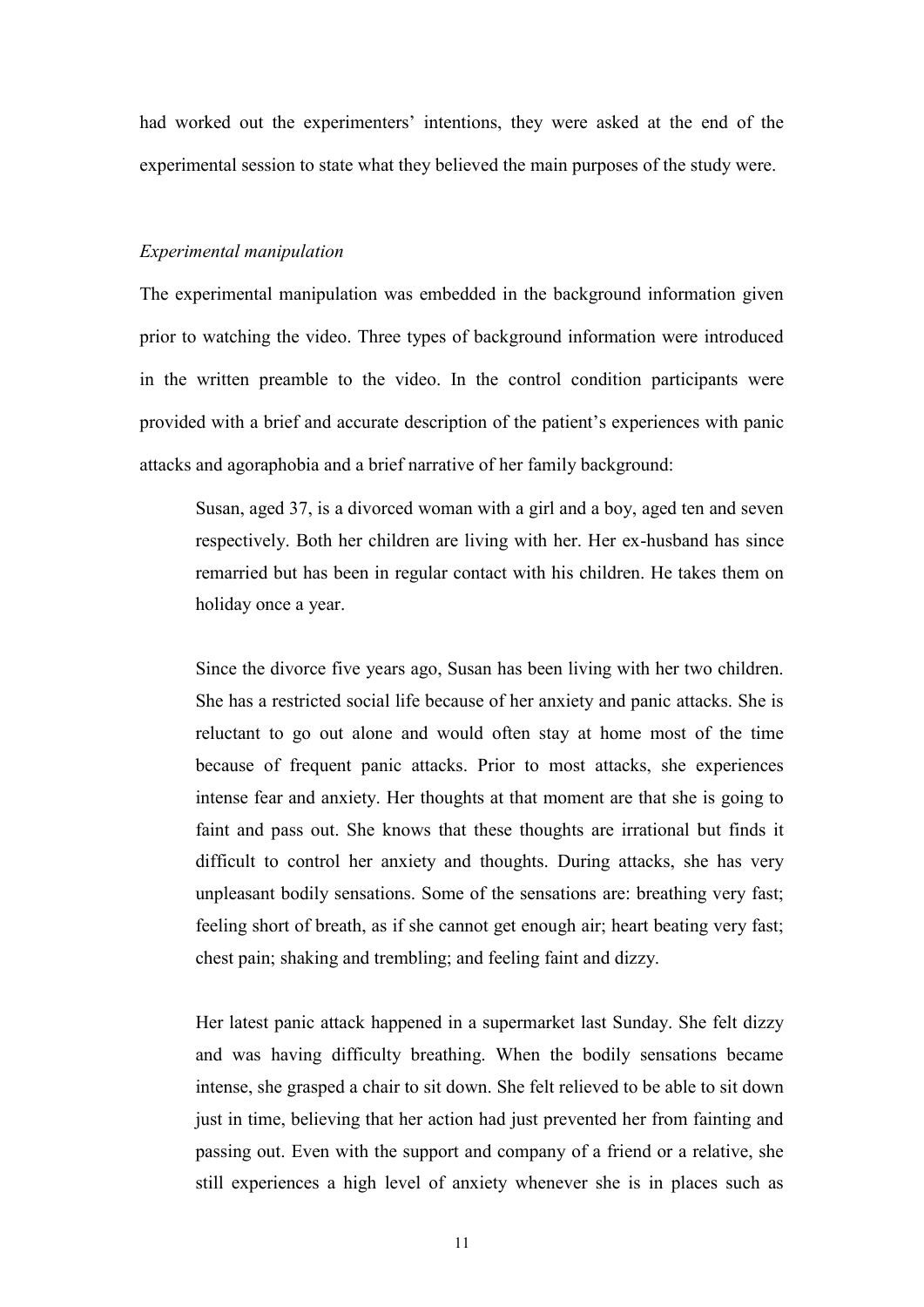supermarkets, parks and restaurants, etc. The condition has affected her life and daily functioning to the extent that she is now effectively disabled by her problem.

Susan is an attractive and intelligent person, who did well at Further Education College. However, she describes herself as a shy, sensitive and anxious person. She married soon after leaving college and this lasted five years before her husband left her.

Although her childhood was generally happy, she appears to have been a sensitive child. Her father was occasionally violent towards her mother at times, especially after drinking too much. Her parents divorced when she was ten years old. She has had no contact with her father since the divorce, but her relationship with her mother is described as good. She is the eldest in the family and sees both her brother and sister regularly.

Because of her recurrent panic attacks, her General Practitioner recommended her referral to a community psychiatric team for her emotional problems and avoidance behaviour. Neither exposure nor pharmacotherapy was previously effective. She has a long history of contact with psychiatric services for outpatient psychiatric treatment.

In the "no label" condition the same information as that in the control condition was used, but with the addition of the following (false) information (as the second last paragraph):

In addition to her anxiety and panic, her General Practitioner said that she complains of feeling vague, dysphoria, insomnia, and confusion about life and her own goals. Previous psychiatric reports commented that she is notably deficient in the skills of symptom management, interpersonal effectiveness, and self-management of affect regulation and impulse control. The skill deficit in mood regulation and impulse control are noted as accounting for her mood lability: from inappropriate, intense anger to anxiety, usually lasting for a few hours and sometimes more than a few days.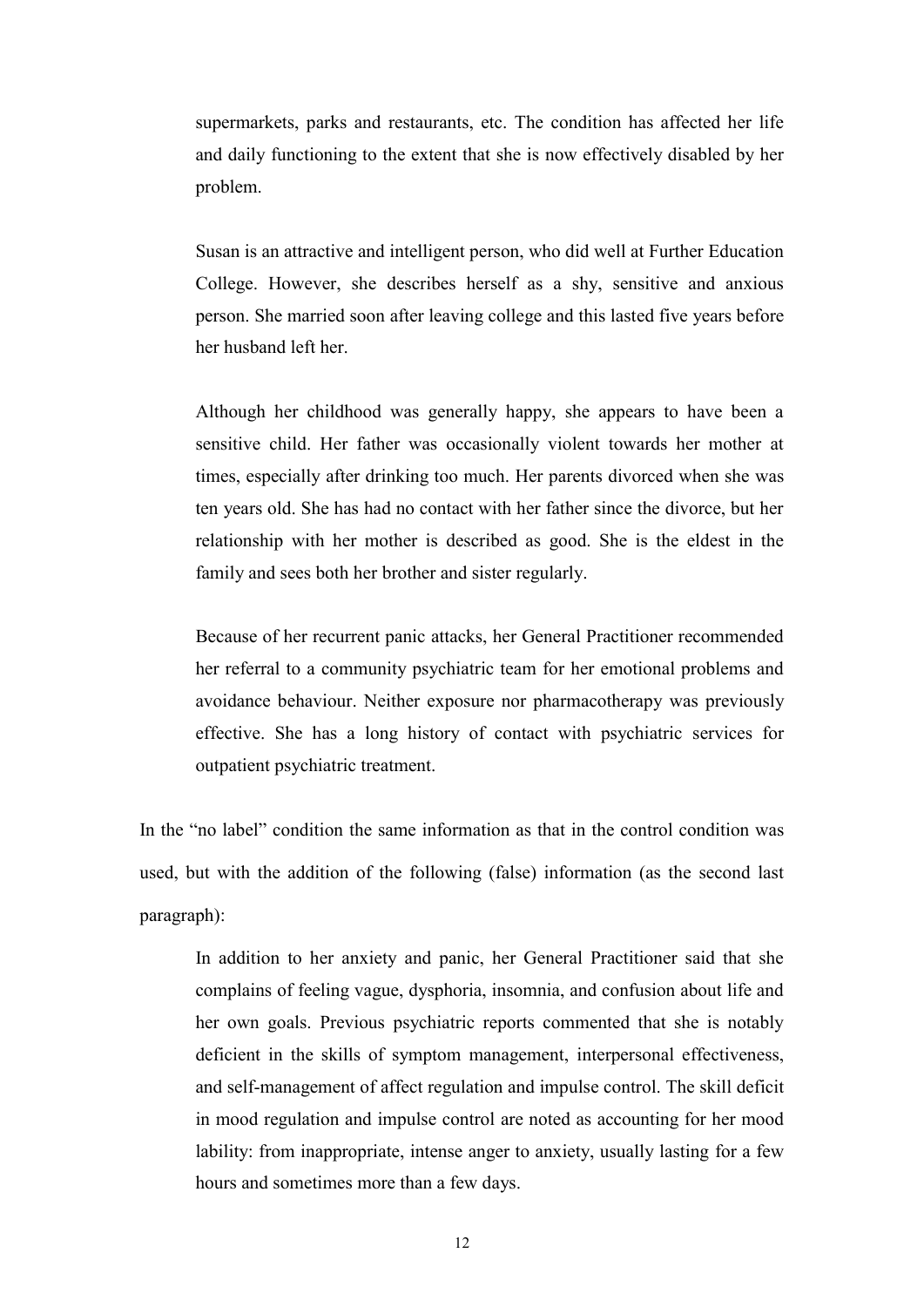In the label condition the same information as that in the "no label" condition was used, but with the addition of the following (false) information (text below indicates placement of additional material):

At this stage early signs of borderline personality disorder were beginning to be evident (Paragraph 4, after "further education college. However") … Susan's history is typical of someone who suffers from panic disorder with a comorbid Borderline Personality Disorder (Paragraph 5, before "although her childhood") … A formal diagnosis of Borderline Personality Disorder was made when she was referred for psychiatric treatment (Paragraph 6, before "in addition to her anxiety and panic") … her General Practitioner's referral indicated that she is suffering from symptoms characteristic of borderline personality disorder (paragraph 6, after "in addition to her anxiety and panic").

#### *Measures*

Participants were asked to respond to two questions by writing down what they recalled from the video which made them (a) feel optimistic about the patient's treatment and (b) feel pessimistic about her treatment.

## *Development of a category system*

Participants' responses were analysed using a coding system developed for the study. Following examination of a selection of the verbatim responses, definitions of possible categories were generated by the investigators. Using these working definitions as a guide, two raters independently examined the first ten participants' reasons to be optimistic and pessimistic (taking two examples from each of the five professional groups) and coded each of them according to a category definition. These were then compared across raters to establish how closely they matched. Mismatches were dealt with by a discussion between the raters, with the purpose of clarifying and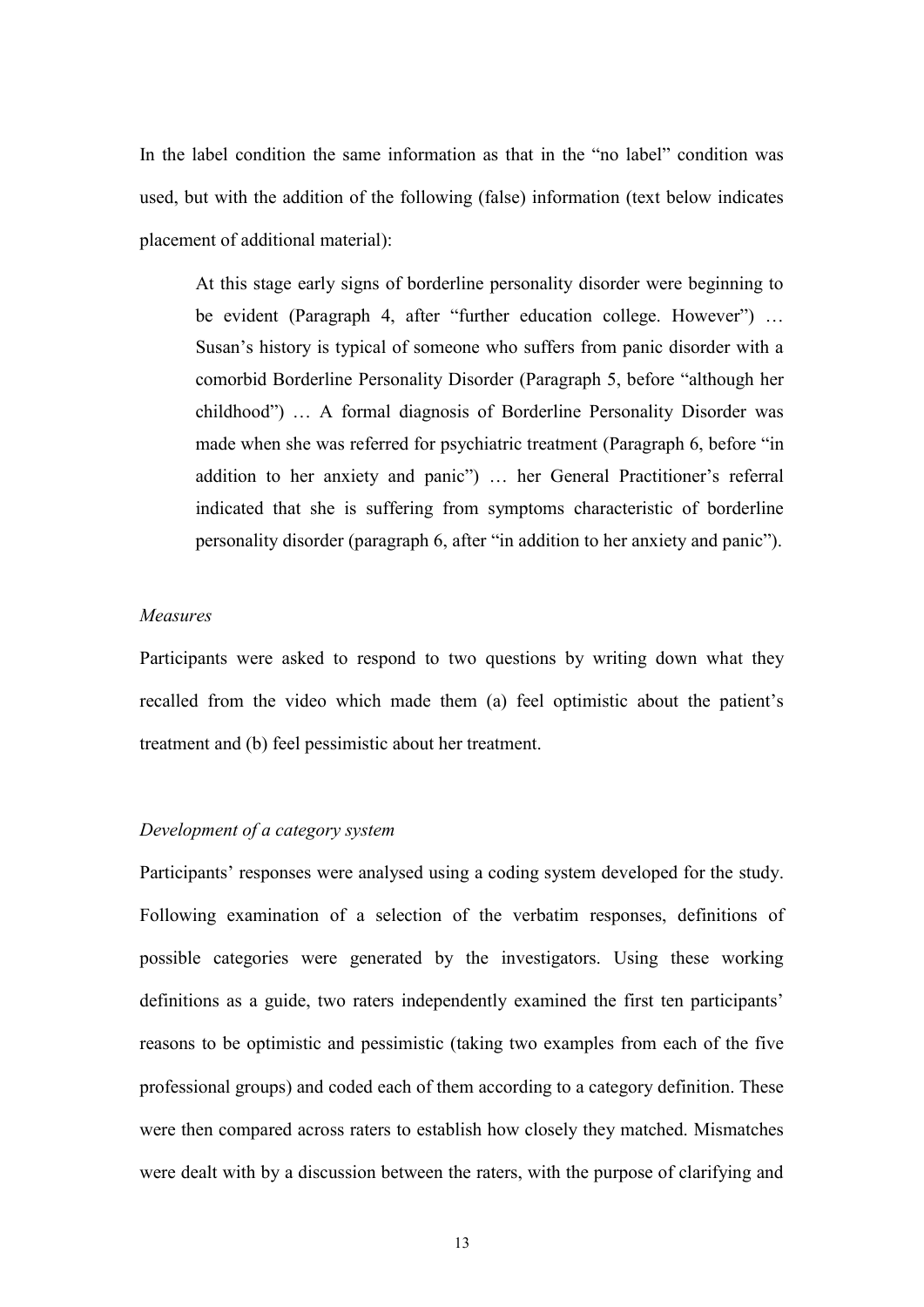further refining the definitions for the categories involved in the category system. This process was repeated three times. Different examples were used in the first two comparisons. The third comparison was based on the samples of data from the first two comparisons. The levels of agreement on the coded categories of optimism and pessimism were good (ranging from 60%-100% in the first analysis, rising to 100% on the third iteration). The final category system consisted of 9 optimistic and 13 pessimistic categories. Definitions for each of the categories were refined and agreed (available on request from the first author).

Using the refined category system as a guide for inter-rater reliability test, one rater independently coded each of the 20 participants' optimistic reasons with an optimistic category (four participants from each of the five professionals' groups). This process of coding was repeated with the pessimistic reasons, taken from 20 different participants (four participants from each of the five professionals' groups). In total, the first rater coded a total of 40 participants' answers. The second rater coded all the participants' answers ( $n = 265$ ) for optimism and pessimism categories. The results were subjected to inter-rater reliability tests using Cohen's Kappa coefficient.

### *Treatment of data*

The primary analysis was for the total number of optimistic and pessimistic items noted; these data were analysed using a mixed model ANOVA, with experimental group being the within subjects factor, and optimistic vs pessimistic totals as within subjects. As a secondary analysis, the scores for each category were examined using Chi square, on the basis that total scores may mask more subtle effects.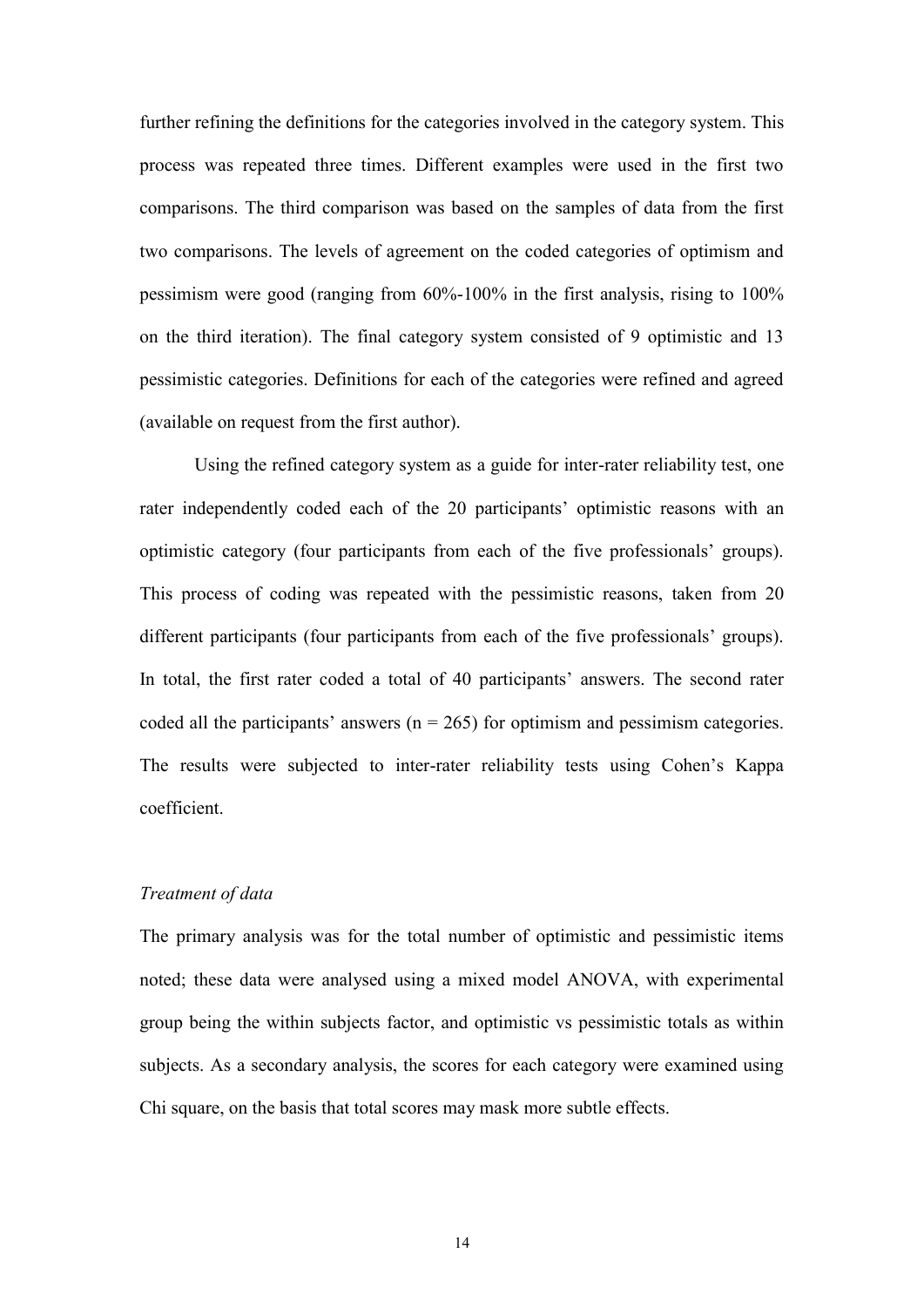#### **Results**

#### *Inter-rater reliability of the category system*

The reliability of the category system was tested using Cohen's Kappa coefficient. This test examined the degree of agreement in the optimistic and pessimistic categories between the two raters. The inter-rater agreement for the category system was high. Table 1 shows the Cohen's Kappa values for each of the categories in the system.

#### Insert table 1 about here

A 2 (optimistic vs pessimistic) X 3 (experimental group) mixed model analysis of variance was used to analyse the number of items endorsed for the optimistic and pessimistic categories. There was a significant main effect of the optimistic versus pessimistic categories,  $F_{[1, 262]} = 85.9$ , p<0.0001. There was also a significant main effect of experimental group,  $F_{[2, 262]} = 3.28$ , p<0.05. These effects were modified by an interaction between measured categories of the optimism and pessimism and experimental conditions,  $F_{[2, 262]} = 3.9$ ; p<0.05. To identify the source of this interaction, simple main effects analyses of variance for the grouping variable were conducted separately for optimistic and pessimistic totals, with post-hoc comparisons (Tukey LSD) used where the group effect was significant. The main effect of experimental group was significant for the optimistic ( $F_{[2, 262]} = 5.17$ , p<0.006) but not the pessimistic total  $(F<1)$ . Multiple comparisons on the optimistic totals using Tukey LSD indicated that the mean in the label condition was significantly lower than both the "no label" and control conditions. There were no differences between the "no label" and control conditions. These results are shown in figure 1.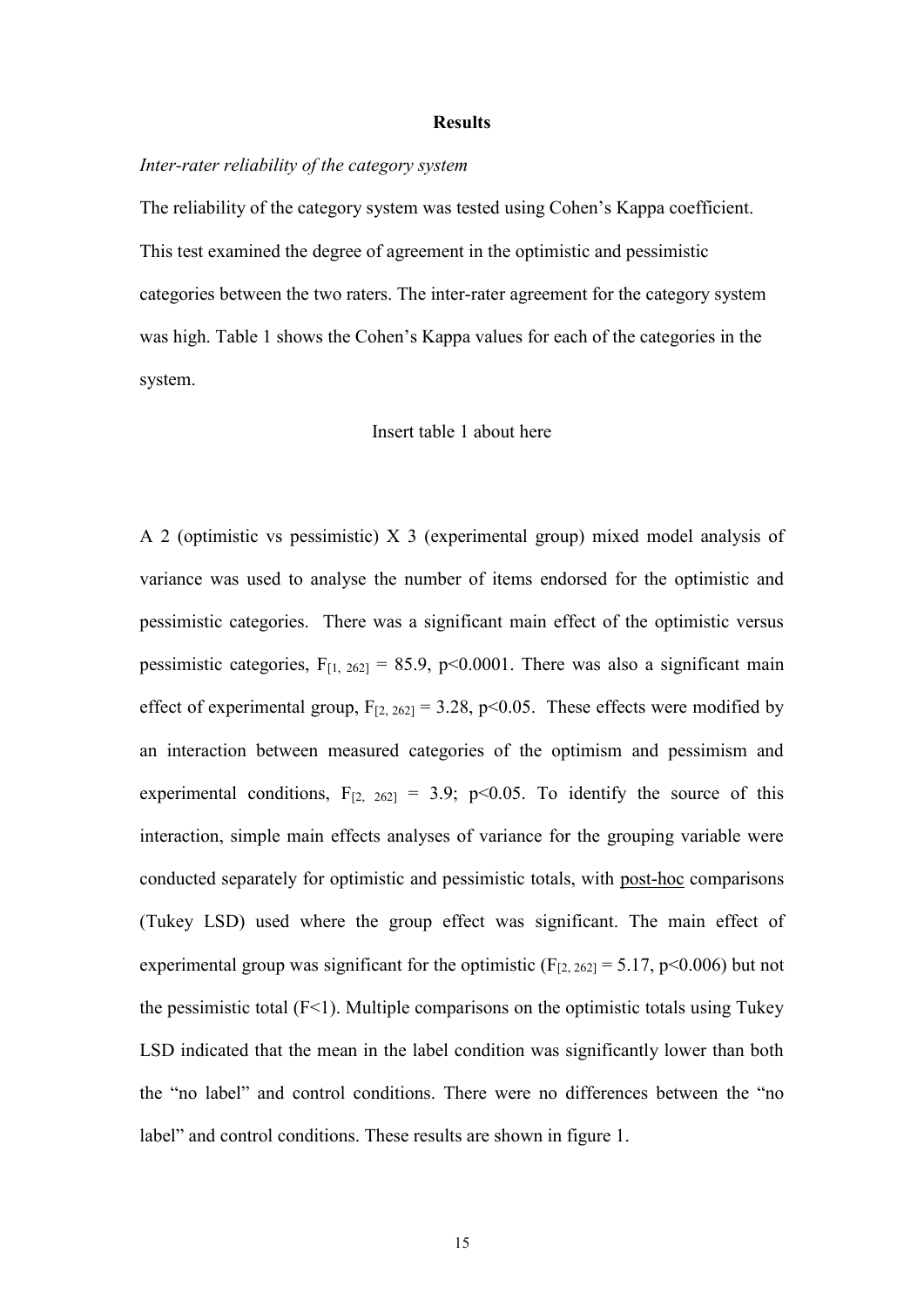#### Insert figure 1 about here

#### *Detailed analysis of the optimistic and pessimistic categories*

The chi-square test was used to evaluate the association between the experimental condition and each of the optimistic and pessimistic categories. As many comparisons were conducted, Bonferroni corrections were applied. This meant that for "optimistic" subcategories, the alpha level was set to 0.00625, and for pessimistic categories, to 0.0038. Within the optimistic categories, significant associations were found between experimental condition and the "signs of positive efforts towards self-help" category,  $\chi^2$ [2df]=11.3; p=0.004; analysis of pessimistic items showed a further significant effect; "signs of personality disorder",  $\chi^2$ <sub>[2df]</sub>=33.7; p<0.0001. Partitioning indicates that, in both cases, the "label" condition accounted for the effects in terms of fewer positive and more negative observations being noted

#### **Discussion**

Inappropriate prior application of a label of borderline personality disorder to a video showing a patient describing their uncomplicated panic disorder had a negative impact on clinicians' perception of the patient viewed in that video. A comparison group, where a behavioural description corresponding to diagnostic criteria for borderline personality disorder was applied without the use of the diagnostic label, was not affected in this way, suggesting that the effects observed came from the use of the label rather than the behaviours it is deemed to denote. Surprisingly, the overall impact of the diagnostic label was to reduce the extent to which clinicians identified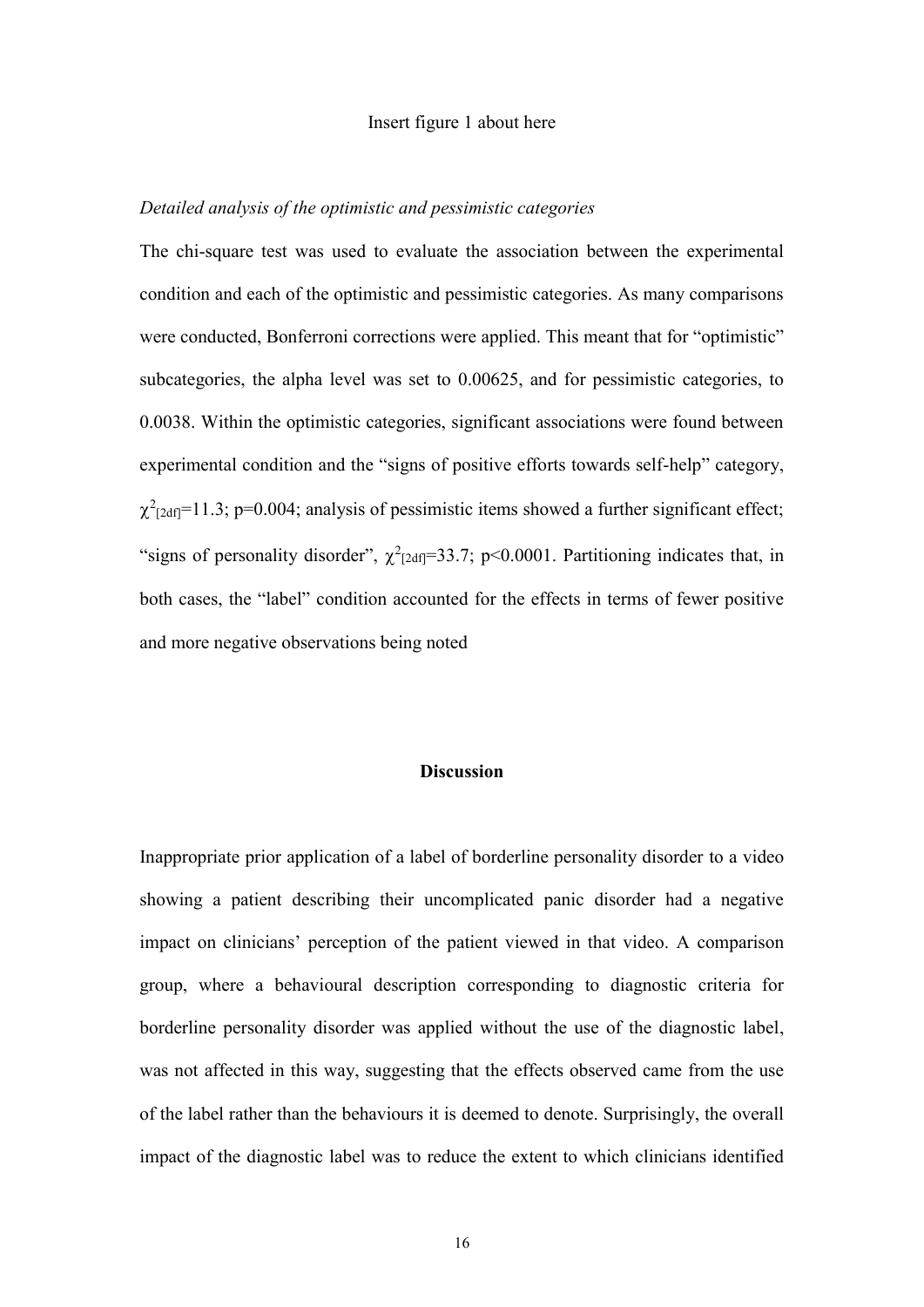positive factors in the tape that they had viewed, and did not increase the identification of negative characteristics overall. However, there was a specific increase in the labelling group in terms of the extent to which "signs of personality disorder" were reported as having been present in the video. There was also specific evidence of a significant reduction in the label group only of "signs of positive efforts towards self-help". Thus, it appears that the application of the diagnostic label was associated with a tendency to frame behaviours observed in the video in terms of that label, and to overlook positive signs which clinicians who were not primed with the label reported.

It is possible that the uncomplicated nature of the problem experienced by the person on the video may have affected the results, in that the relatively small amount of negative information on the videotape may have made it less likely that negative biases would have been observed. Replication of the present study with a tape involving a more complex presentation in the person assessed (e.g. more negative affect and information about interpersonal problems) would clarify this issue. It seems unlikely that the present results solely arise from some kind of actuarial rule applied by the clinicians (e.g. that panic patients with comorbid BPD do worse in therapy) as the measures reported here represent the clinicians' indication of what they observed on the tape rather than their predictions of clinical outcome as in Lam, Salkovskis & Hogg (in preparation). In fact, the present findings suggest that a bias either in perception or recall may be operating when a diagnostic label is offered, and that this may constitute at least part of the mechanism involved in the negative labelling effect of a BPD diagnostic label.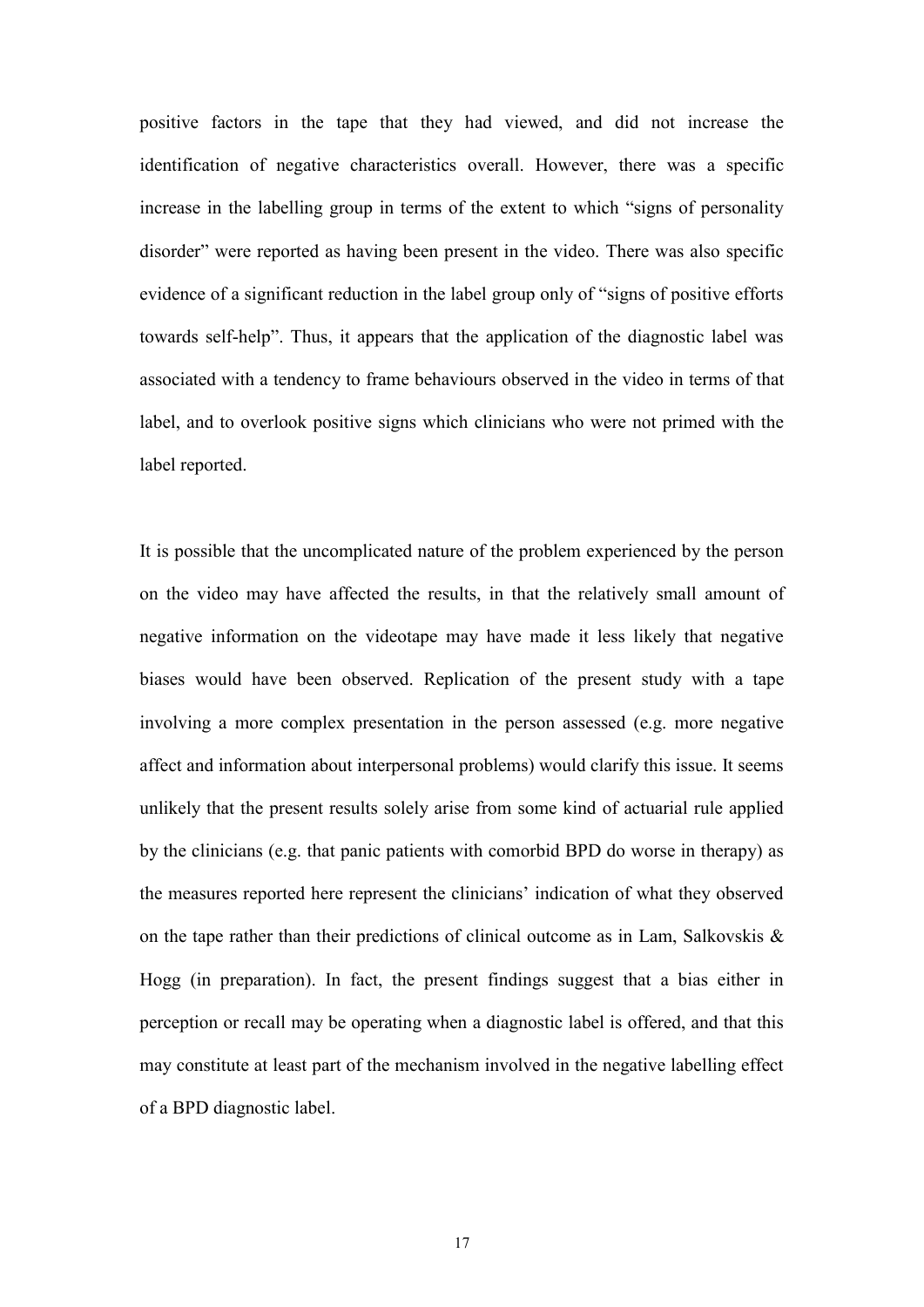A common problem in experimental research into "stigma" is what Hayward and Bright (1997) described as the "empty seat" phenomenon. They point out that most people would tend to have at least moderately negative expectations if told that the seat next to them on a long haul flight was to be occupied by a person about whom they had only one piece of information (e.g. this person has a mental illness) without further contextual information. The present study sought to avoid this issue in two ways. Firstly, the rater had a range of information about the person to be rated including a section of videotape of them describing their problems and written background, making the BPD diagnosis one small part of the information available. Secondly, the comparison between a behavioural description corresponding to BPD and that same information supplemented by the supposed diagnostic label showed similar differences to those noted in the comparison between the label condition and the minimal information condition.

What then are the implications of these findings? Firstly, that great care should be exercised in the accurate use of BPD as a diagnostic label. Clinicians should be aware that they may be prejudiced in how they perceive individuals to whom such labels are applied. Psychiatric labels do have a clear utility for clinicians (Gerand et al., 2009); however, given the current findings, we must consider the accuracy and utility of such labels and the negative consequences they may have for the patient. BPD and anxiety is an interesting case in this respect, with older publications tending to suggest an association with poor outcome (Nurnberg et al., 1989), and more recent findings suggesting no such effects (Arntz, 1999; Dreessen & Arntz, 1998, 1999; Dreessen, L., Arntz, A., Luttels, C., & Sallaerts, S., 1994; Sanderson, W. C., Beck, A. T., & McGinn, L. K., 2002). Even if the BPD diagnosis does predict poorer outcomes for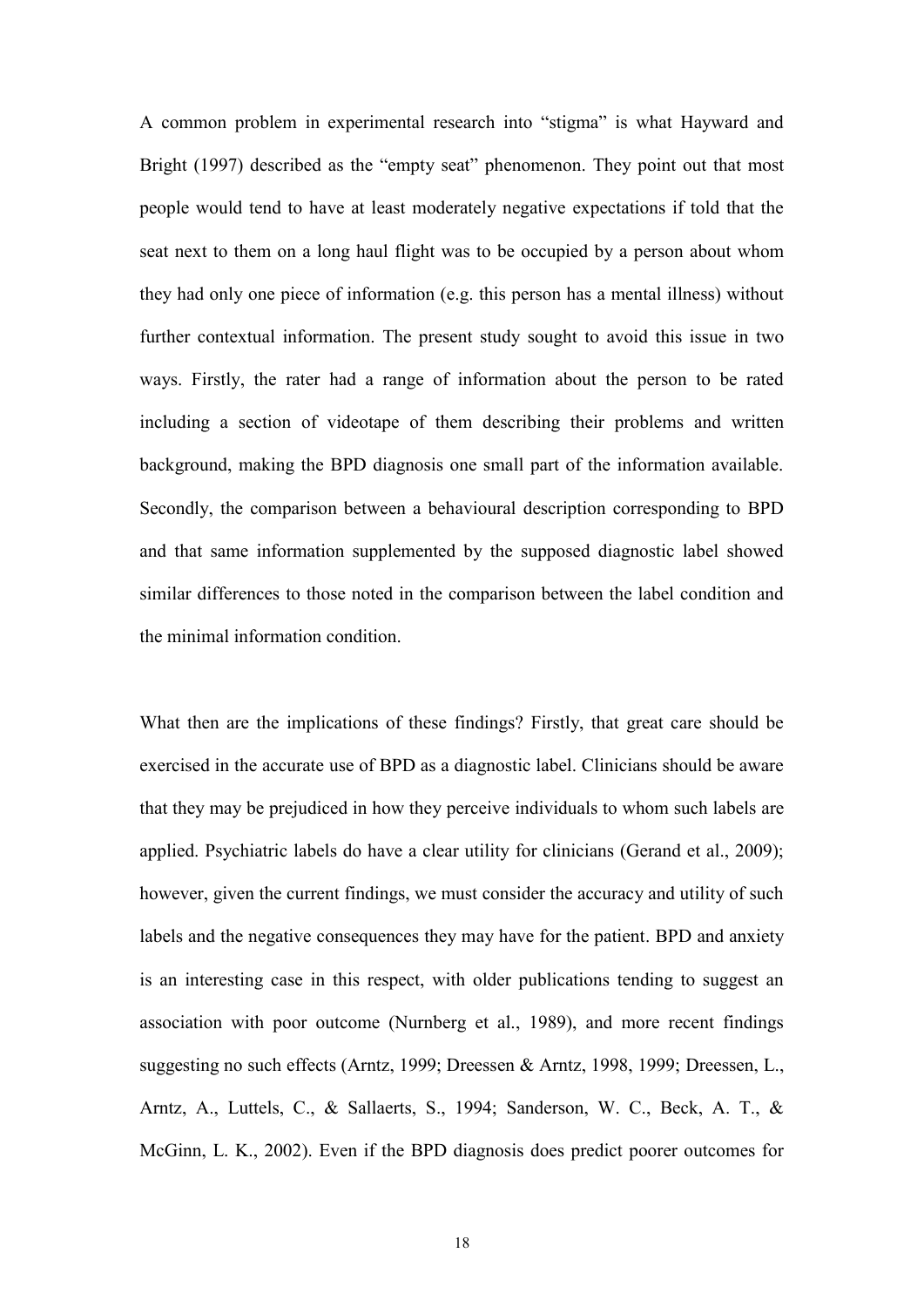the anxiety (which, in our opinion, the balance of the evidence indicates that it does not), the present study concerned an inappropriately applied label: the patient on the video did not actually have BPD. It can therefore be considered from the present study that mistaken or carelessly worded psychiatric diagnosis and labelling in relation to borderline personality disorder can have a negative effect on clinicians' perceptions and assessment of patients. This in turn is likely to impact on their attitudes towards the patient, their therapeutic approach and their expectations of success, all of which are likely to affect clinical outcomes.

These findings can be considered in relation to the wider debate about the general usefulness of dimensional versus categorical classification within mental health. In relation to this, it is worth noting that Arntz et al (2009) found evidence from taxometric analyses of criterion scores on DSM IV for various personality disorders, including borderline, to support a latent dimensional structure rather than categorical.

It is therefore imperative that as clinicians, we continue to question the utility of diagnostic labels in mental health. Also, that we are mindful of the impact of diagnostic labels on our own perceptions and judgements of patients. Further, as a collective we must strive towards reducing the stigma, stereotypes and discrimination associated with labels used in the field of mental health in order to improve clinical outcomes for individuals with mental health difficulties.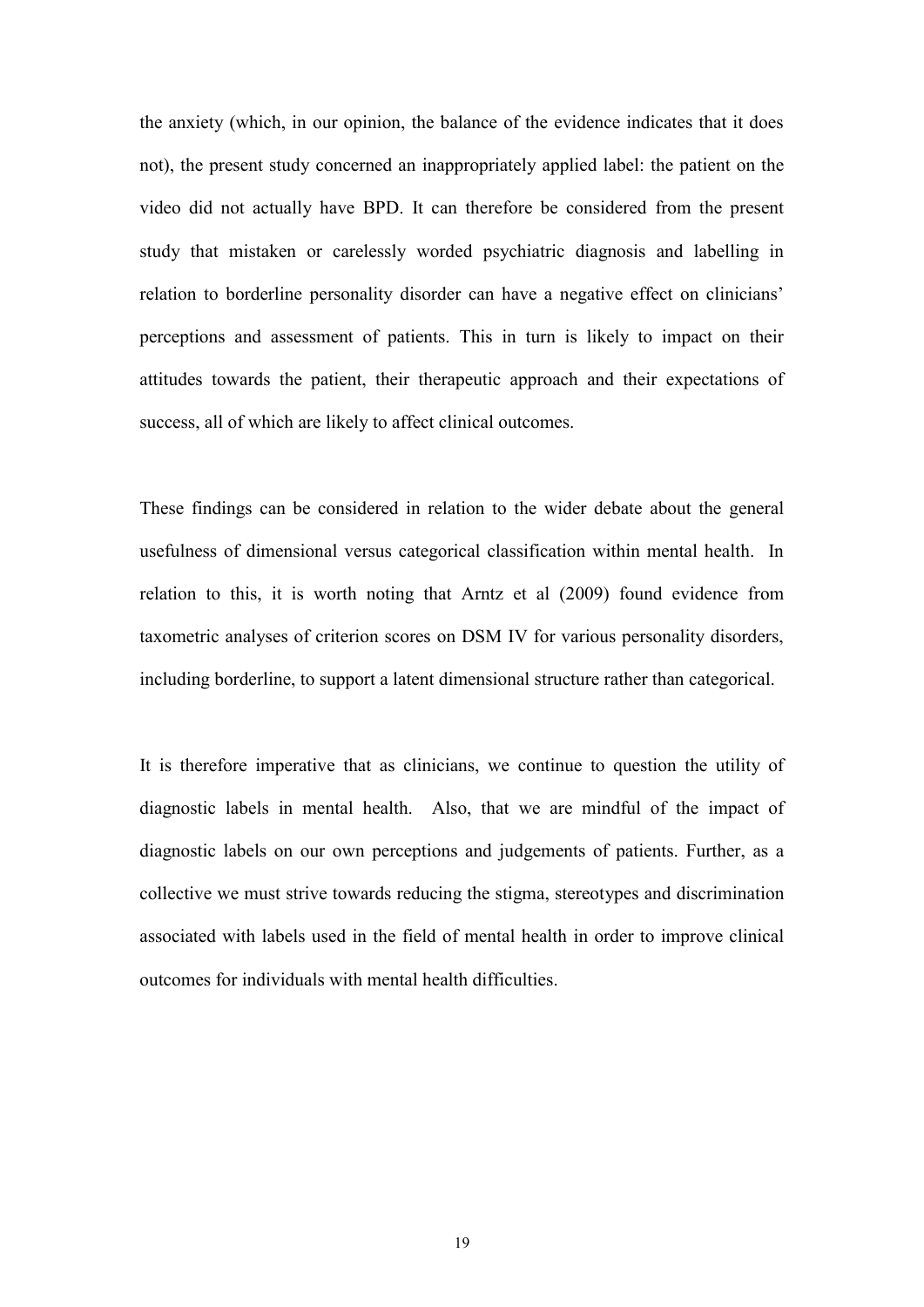|  |  |  | Table 1: Kappa values of optimistic and pessimistic categories |
|--|--|--|----------------------------------------------------------------|
|  |  |  |                                                                |

| Pessimism                                                                                                  |              | Optimism                                                 |              |  |
|------------------------------------------------------------------------------------------------------------|--------------|----------------------------------------------------------|--------------|--|
| Category                                                                                                   | Kappa        | Category                                                 | Kappa        |  |
| Fear factor and somatic<br>symptoms                                                                        | 1            | Personal qualities and patient's<br>attitude to problems | 0.77         |  |
| Avoidance and safety seeking<br>behaviour                                                                  | $\mathbf{1}$ | Understanding of panic<br>symptoms                       | 0.89         |  |
| Secondary gain                                                                                             | 0.64         | Therapeutic alliance                                     | $\mathbf{1}$ |  |
| Negative features of the patient<br>in the interview                                                       | $\mathbf{1}$ | Motivation                                               | 1            |  |
| Personal aspects of self in the<br>person                                                                  | 0.64         | Support                                                  | 1            |  |
| Dependence                                                                                                 | 0.83         | Insight                                                  | $\mathbf{1}$ |  |
| Personality disorder                                                                                       | 1            | Anxiety coping strategies                                | 1            |  |
| Non-compliance                                                                                             | 1            | Lifestyle                                                | 0.83         |  |
| Family factor and inappropriate<br>social support                                                          | 1            |                                                          |              |  |
| Attitude towards previous<br>therapies and herself in relation<br>to the failure of previous<br>treatments | 0.78         |                                                          |              |  |
| Depersonalisation                                                                                          | 1            |                                                          |              |  |
| Hidden issues and history of<br>violence                                                                   | $\mathbf{1}$ |                                                          |              |  |
| Aspect of the psychological<br>problems themselves                                                         | 0.875        |                                                          |              |  |
| Others                                                                                                     | 0.83         |                                                          |              |  |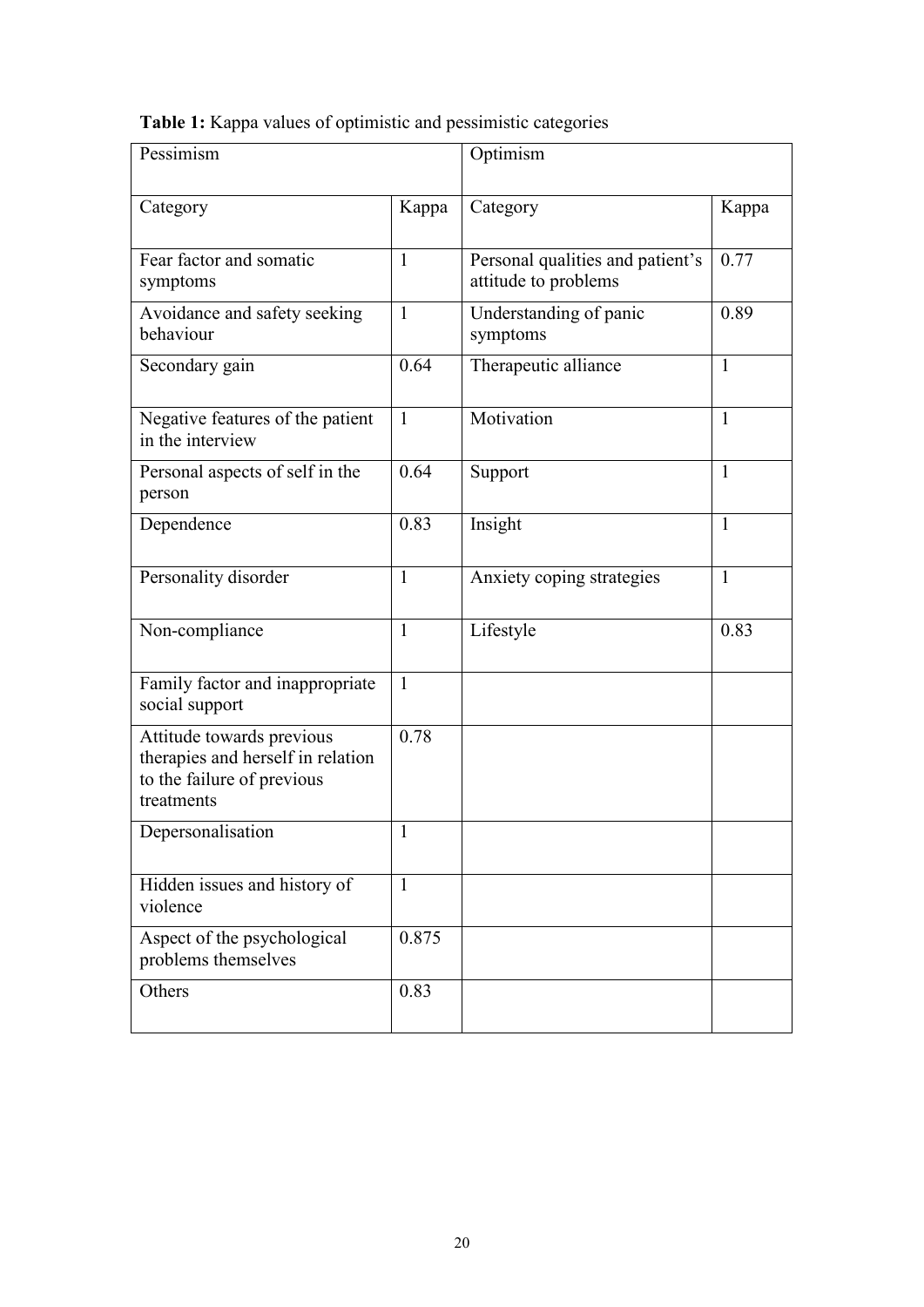# **Figure 1**

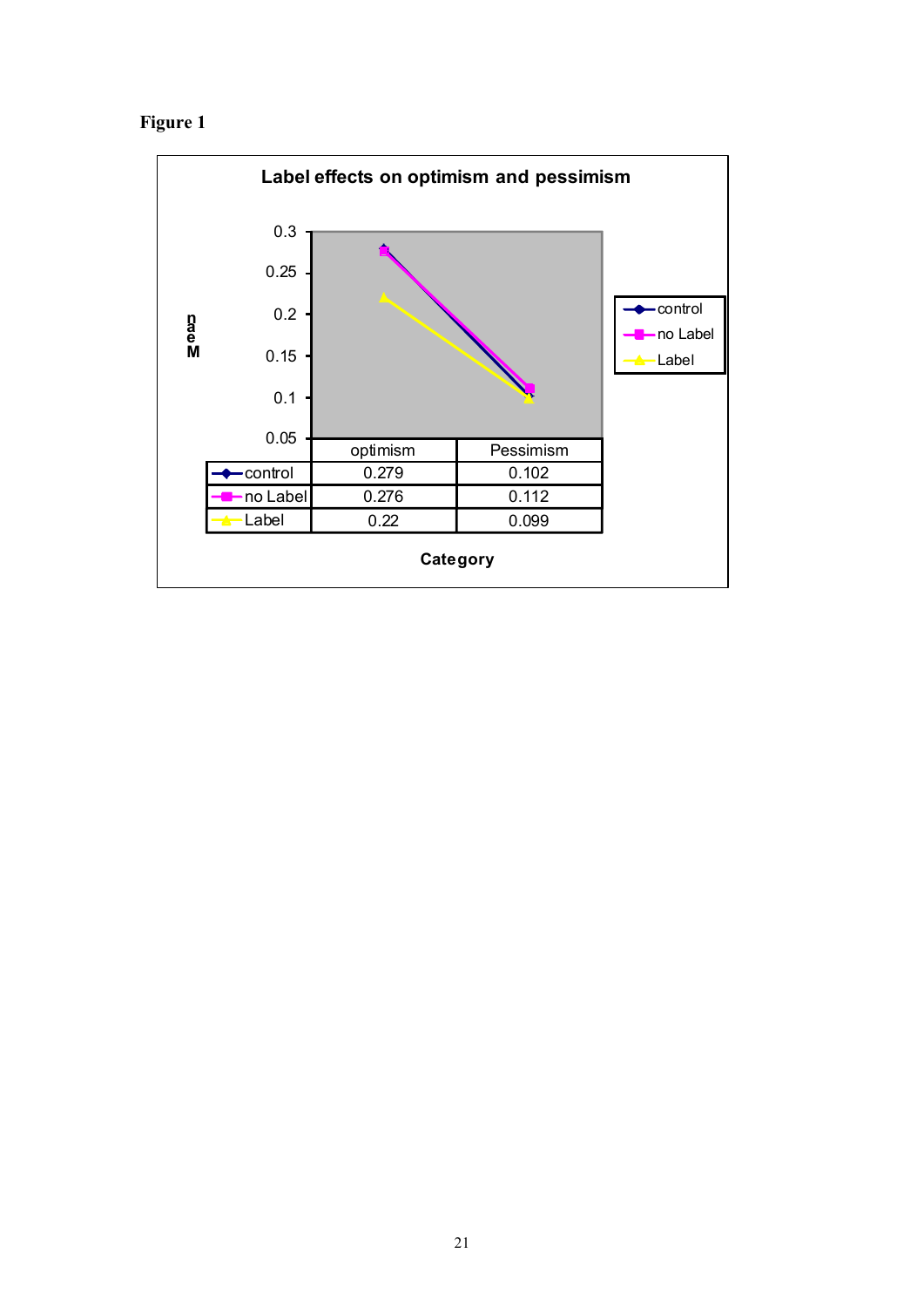## **References**

**American Psychiatric Association**. (1994). *Diagnostic and statistical manual of mental disorders (4th ed.)*. Washington, DC: American Psychiatric Press.

**American Psychiatric Association**. (2013). *Diagnostic and statistical manual of mental disorders (5th ed.)*. Washington, DC: American Psychiatric Press.

**Angermeyer, M.C., Holzinger, A. and Matschinger, H.** (2009). Mental health literacy and attitude towards people with mental illness: a trend analysis based on population surveys in the eastern part of Germany. *European Psychiatry, 24*, 225– 232.

**Arntz, A.** (1999). Do personality disorders exist? On the validity of the concept and its cognitive-behavioral formulation and treatment. *Behaviour Research and Therapy, 37*(1), S97-S134.

**Arntz, A., Bernstein, D., Gielen, D., van Nieuwenhuyzen, M., Penders, K., Haslam, N., and Ruscio, J.** (2009) Taxometric evidence for the dimensional structure of Cluster-C, Paranoid, and Borderline Personality Disorders. *Journal of Personality Disorders, 23*(6), 606-628.

**Byrne, P.** (1997) Psychiatric stigma: past, passing and to come. *Journal of the Royal Society of Medicine*, *90*, 618–620

**Byrne, P.** (2000*).* Stigma of mental illness and ways of diminishing it. *Advances in Psychiatric Treatment*, *6,* 65*-72.*

**Corrigan, P.W. and Watson, A.C.** (2002). Understanding the impact of stigma on people with mental illness. *World Psychiatry, 1*(1), 16-20.

**Corrigan, P.W.** (2007). How clinical diagnosis might exacerbate the stigma of mental illness. *Social Work*, *52*, 31–39.

**Dreessen, L., Arntz, A., Luttels, C., & Sallaerts, S.** (1994). Personality disorders do not influence the results of cognitive behavior therapies for anxiety disorders. *Comprehensive Psychiatry, 35*(4), 265-274.

**Dreessen, L., & Arntz, A.** (1998). The impact of personality disorders on treatment outcome of anxiety disorders: Best-evidence synthesis. *Behaviour Research and Therapy, 36*(5), 483-504.

**Dreessen, L., & Arntz, A.** (1999). Personality disorders have no excessively negative impact on therapist-rated therapy process in the cognitive and behavioural treatment of axis i anxiety disorders. *Clinical Psychology & Psychotherapy, 6*(5), 384-394.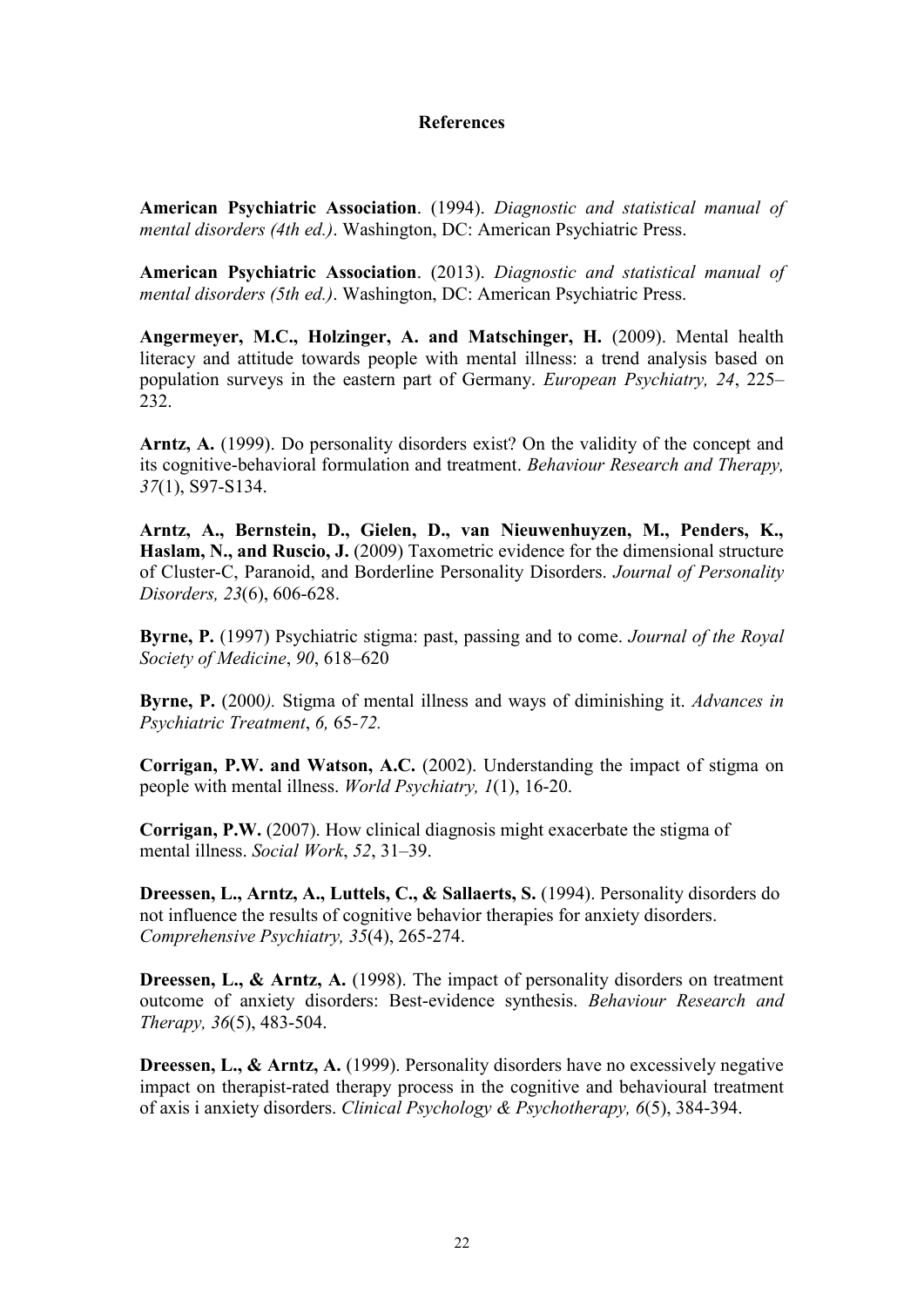**Frances, A., First, M., Pincus, H.A., Widiger, T. and Davis, W.** (1990). An introduction to DSM-IV. *Hospital and Community Psychiatry, 41*, 493–494.

Garand, L., Lingler, J.H., Conner, K.O. and Dew, M.A. (2009). Diagnostic Labels, Stigma, and Participation in Research Related to Dementia and Mild Cognitive Impairment. *Research in Gerontological Nursing, 2*(2), 112-121.

**Glen, M.** (2005). Dangerous and severe personality disorder: an ethical concept? *Nursing Philosophy. 6*(2), 98-105.

**Goffman, E.** (1963). *Stigma: Notes on the management of spoiled identity*. Englewood Cliffs, NJ: Prentice Hall.

**Hayward, P., & Bright, J. A.** (1997). Stigma and mental illness: A review and critique. *Journal of Mental Health, 6*(4), 345-354.

**Lam, D., Salkovskis, P. M., & Hogg, L. I.,** (in preparation). "Judging a book by its cover": An experimental study of the impact of a diagnosis of borderline personality disorder on clinicians' judgements of uncomplicated panic disorder.

**Link, B.G. and Phelan, J.C.** (2001). Conceptualizing Stigma. *Annual Review of Sociology*, *27*, 363–385.

**Markham, D.** (2003). Attitudes towards patients with a diagnosis of 'borderline personality disorder': social rejection and dangerousness. *Journal of Mental Health, 12*(6), 595-612.

**Markham, D. and Trower, P.** (2003). The effects of the psychiatric label 'borderline personality disorder' on nursing staff's perceptions and causal attributions for challenging behaviours. *British Journal of Clinical Psychology, 42*, 243–256.

**Martin, J.K., Pescosolido, B.A. and Tuch, S.A.** (2000). Fear and loathing: The role of 'disturbing behavior,' labels, and causal attributions in shaping public attitudes toward people with mental illness. *Journal of Health and Social Behaviour*, *41*, 208 – 223.

**[Mukolo, A., Heflinger, C.A. and Wallston, K.A.](http://www.sciencedirect.com/science/article/pii/S0165032712008488#bib33)** (2010). The stigma of childhood mental disorders: a conceptual framework. *Journal of the American Academy of Child and Adolescent Psychiatry, 49*, 92–103.

**Nurnberg, H., Raskin, M., Levine, P. E., Pollack, S., Prince, R., & Siegel, O.** (1989). Borderline personality disorder as a negative prognostic factor in anxiety disorders. *Journal of Personality Disorders, 3*(3), 205-216.

**Pescosolido, B.A., Martin, J.K., Lang, A. and Olafsdottir, S.** (2008). Rethinking theoretical approaches to stigma: a framework integrating normative influences on stigma (FINIS). *Social Science & Medicine*, *67*, 431–440.

**Philo, G.** (1996). *Media and Mental Distress*. New York, US: Addison Wesley Longman.